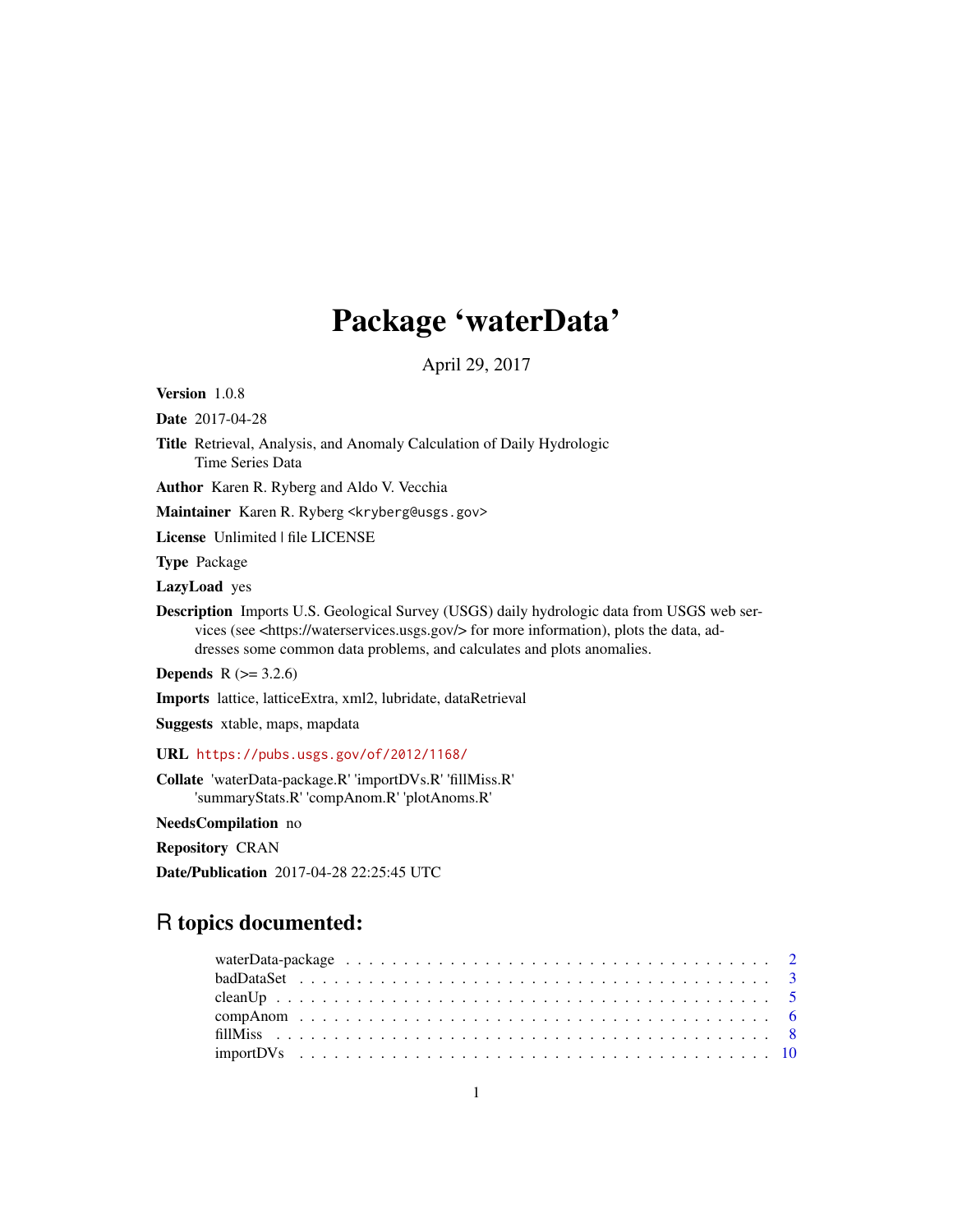#### <span id="page-1-0"></span>2 waterData-package

| Index |                   |  |
|-------|-------------------|--|
|       |                   |  |
|       |                   |  |
|       |                   |  |
|       |                   |  |
|       |                   |  |
|       |                   |  |
|       |                   |  |
|       |                   |  |
|       | $misQ05054000 12$ |  |

waterData-package *Hydrologic Data Retrieval and Analysis and Anomaly Calculation*

#### Description

Retrieval, analysis, and anomaly calculation of daily hydrologic time deries data.

#### Details

This package imports U.S. Geological Survey (USGS) daily hydrologic data from USGS web services, plots the data, addresses some common data problems, and calculates and plots anomalies. For a description of anomalies see Vecchia (2003), and for examples of the application of streamflow anomalies in trend analysis of nutrients, pesticides and surface water, see Alexander and Smith (2006), Ryberg and Vecchia (2006), Ryberg and others (2010), Sullivan and others (2009), Vecchia (2005), and Vecchia and others (2008).

| Package:  | waterData                |
|-----------|--------------------------|
| Type:     | Package                  |
| Version:  | 1.0.8                    |
| Date:     | 2017-04-28               |
| License:  | Unlimited   file LICENSE |
| LazyLoad: | yes                      |

#### Author(s)

Karen R. Ryberg <kryberg@usgs.gov> and Aldo V. Vecchia <avecchia@usgs.gov>

#### References

Alexander, R.B. and Smith, R.A., 2006, Trends in the nutrient enrichment of U.S. rivers during the late 20th century and their relation to changes in probable stream trophic conditions: Limnology and Oceanography, v. 51, no. 1, Part 2: Eutrophication of Freshwater and Marine Ecosystems, p. 639–654., accessed August 1, 2012, at <http://www.jstor.org/stable/4499617>.

Ryberg, K.R. and Vecchia, A.V., 2006, Water-quality trend analysis and sampling design for the Devils Lake Basin, North Dakota, January 1965 through September 2003: U.S. Geological Sur-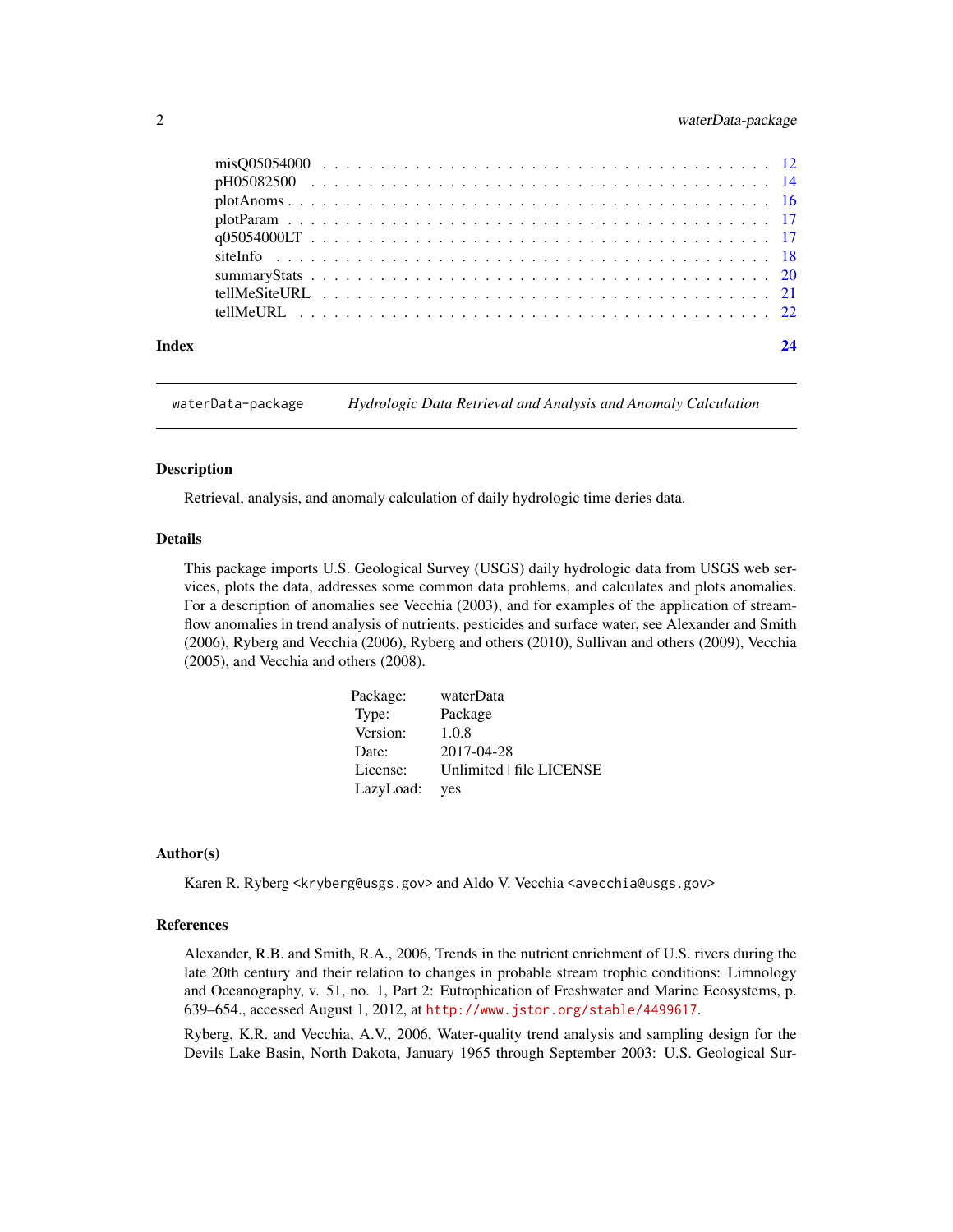#### <span id="page-2-0"></span>badDataSet 3

vey Scientific Investigations Report 2006–5238, 64 p., accessed August 1, 2012, at [http://pubs.](http://pubs.usgs.gov/sir/2006/5238/) [usgs.gov/sir/2006/5238/](http://pubs.usgs.gov/sir/2006/5238/).

Ryberg, K.R. and Vecchia, A.V., 2012, waterData—An R package for retrieval, analysis, and anomaly calculation of daily hydrologic time series data, version 1.0: U.S. Geological Survey Open-File Report 2012–1168, 8 p. (Also available at <http://pubs.usgs.gov/of/2012/1168/>.)

Ryberg, K.R., Vecchia, A.V., Martin, J.D., Gilliom, R.J., 2010, Trends in pesticide concentrations in urban streams in the United States, 1992–2008: U.S. Geological Survey Scientific Investigations Report 2010-5139, 101 p., accessed August 1, 2012, at <http://pubs.usgs.gov/sir/2010/5139/>.

Sullivan, D.J., Vecchia, A.V., Lorenz, D.L., Gilliom, R.J., Martin, J.D., 2009, Trends in pesticide concentrations in corn-belt streams, 1996–2006: U.S. Geological Survey Scientific Investigations Report 2009-5132, 75 p., accessed August 1, 2012, at <http://pubs.usgs.gov/sir/2009/5132/>.

Vecchia, A.V., 2003, Relation between climate variability and stream water quality in the continental United States, Hydrological Science and Technology, v. 19 no. 1, 77–98.

Vecchia, A.V., 2003, Water-quality trend analysis and sampling design for streams in North Dakota, 1971–2000: U.S. Geological Survey Scientific Investigations Report 2003–4094, 73 p., accessed August 1, 2012, at <http://nd.water.usgs.gov/pubs/wri/wri034094/index.html>.

Vecchia, A.V., 2005, Water-quality trend analysis and sampling design for streams in the Red River of the North Basin, Minnesota, North Dakota, and South Dakota, 1970–2001: U.S. Geological Survey Scientific Investigations Report 2005–5224, 54 p., accessed August 1, 2012, at [http://](http://pubs.usgs.gov/sir/2005/5224/) [pubs.usgs.gov/sir/2005/5224/](http://pubs.usgs.gov/sir/2005/5224/).

badDataSet *Hydrologic dataset with provisional and negative data.*

#### **Description**

Daily mean streamflow for the Red River of the North at Fargo, North Dakota, streamgage 0504000, from January 1, 2000, to December 31, 2010. At the time these data were downloaded, some of the data were provisional and subject to revision, including a negative value.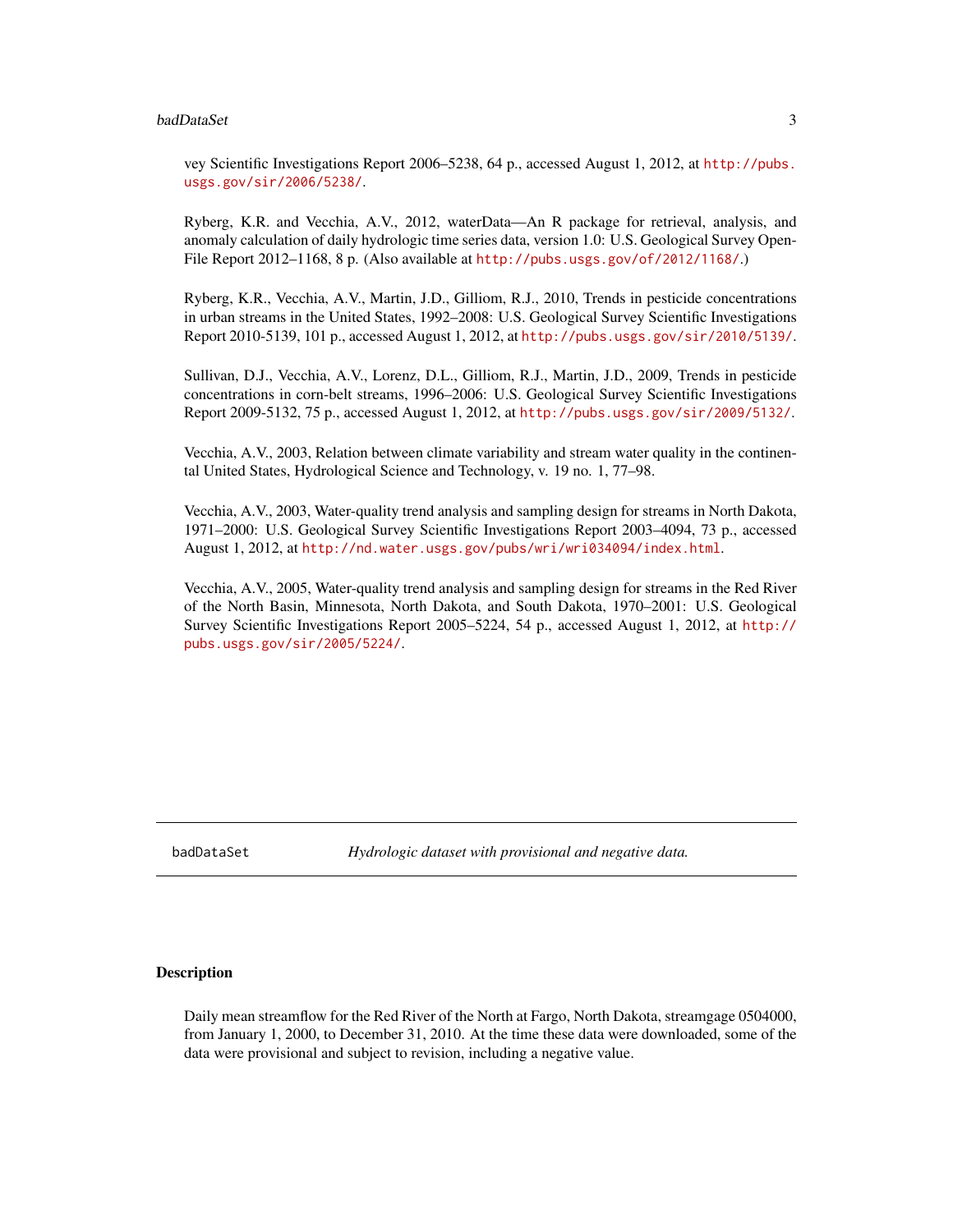#### <span id="page-3-0"></span>4 badDataSet



#### **Red River of the North at Fargo, North Dakota**

#### Usage

badDataSet

#### Format

A dataframe containing 4,018 observations of daily mean streamflow. There are four variables shown in the following table.

| Name            | Type    | Description                        |
|-----------------|---------|------------------------------------|
| staid           | factor  | USGS Station identification number |
| val             | numeric | Daily mean streamflow              |
| dates           | Date    | Date of daily mean                 |
| qualcode factor |         | <b>Oualification code</b>          |

#### Details

Streamflow data for U.S. Geological Survey streamgage 05054000, Red River of the North at Fargo, North Dakota, from January 1, 2000, to December 31, 2010, were downloaded, then 2,000 of the 4,018 daily values were randomly changed to missing values. At the time these data were downloaded, some of the data were provisional and subject to revision, including a negative value. For example purposes, the three smallest nonnegative values were changed to zero. Data for this site and specific dates have since been revised and approved. Definitions of the daily data qualification codes can be found at [http://help.waterdata.usgs.gov/codes-and-parameters/](http://help.waterdata.usgs.gov/codes-and-parameters/daily-value-qualification-code-dv_rmk_cd) [daily-value-qualification-code-dv\\_rmk\\_cd](http://help.waterdata.usgs.gov/codes-and-parameters/daily-value-qualification-code-dv_rmk_cd) (U.S. Geological Survey, 2011a).

#### Source

Imported from the USGS Daily Values Site Web Service [http://waterservices.usgs.gov/](http://waterservices.usgs.gov/rest/DV-Service.html) [rest/DV-Service.html](http://waterservices.usgs.gov/rest/DV-Service.html) (U.S. Geological Survey, 2011b) using the function [importDVs,](#page-9-1) modi-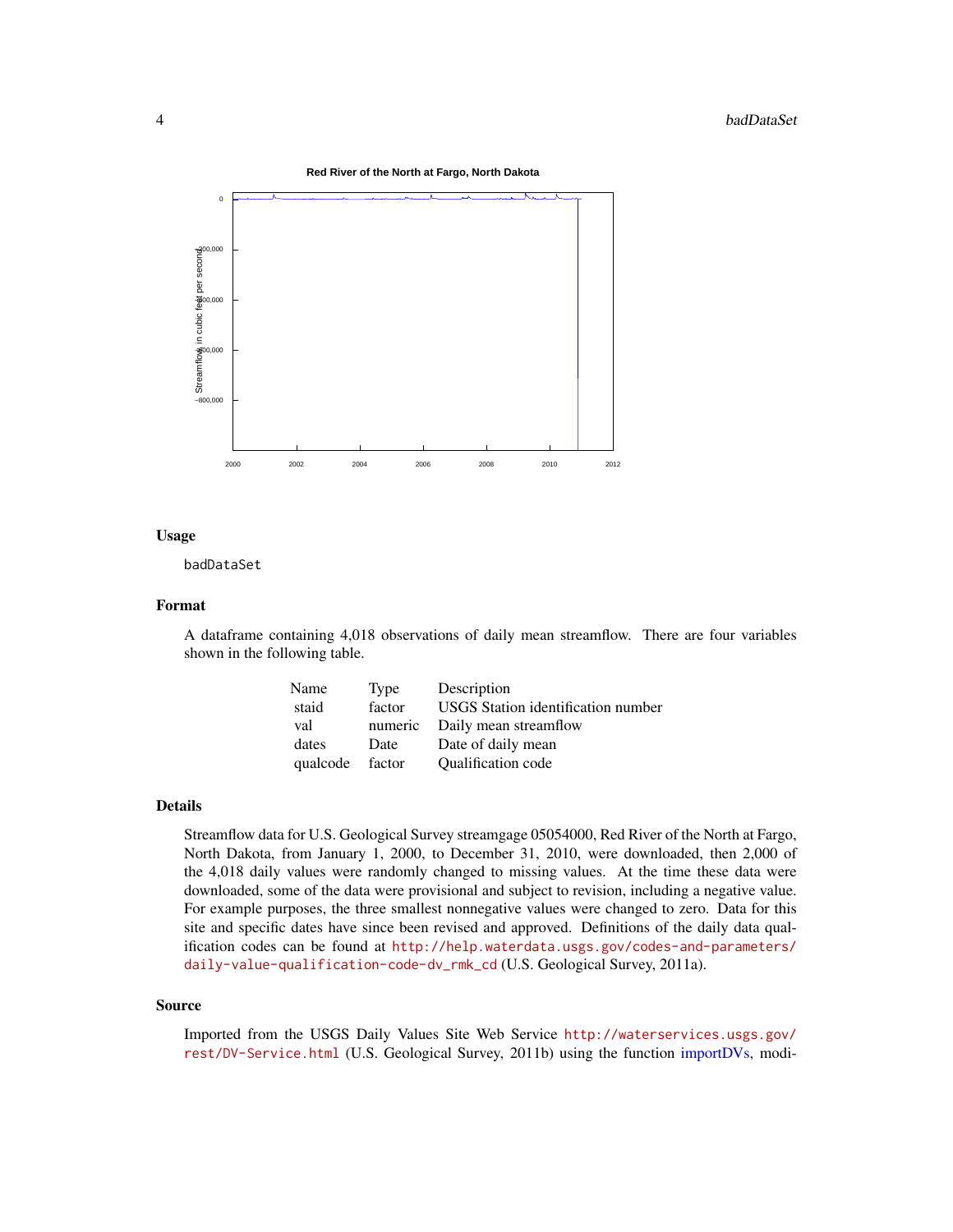#### <span id="page-4-0"></span> $cleanUp$  5

fied by replacing the three smallest values with zero. Data for this site and specific dates have since been revised and approved. The user would not be able to retrieve the same dataset from the USGS Daily Values Web Site Service.

#### References

U.S. Geological Survey, 2011a, Daily value qualification code (dv\_rmk\_cd): National Water Information System: Help System, accessed September 7, 2012, at [http://help.waterdata.usgs.](http://help.waterdata.usgs.gov/codes-and-parameters/daily-value-qualification-code-dv_rmk_cd) [gov/codes-and-parameters/daily-value-qualification-code-dv\\_rmk\\_cd](http://help.waterdata.usgs.gov/codes-and-parameters/daily-value-qualification-code-dv_rmk_cd).

U.S. Geological Survey, 2011b, National Water Information System (NWISWeb): U.S. Geological Survey database, accessed November 2, 2011, at <http://waterservices.usgs.gov/>.

#### Examples

```
data(exampleWaterData)
par(las=1, tck=0.02, mar=c(5,5,4,2), mex=1.2, cex.axis=0.75)
plot(badDataSet$dates, badDataSet$val, type="l",
     ylab="Streamflow, in cubic feet per second",
     xlab="", yaxs='i', xaxs='i',
     xlim=c(as.Date("2000-01-01"), as.Date("2012-01-01")),
    yaxt="n", col="blue")
axis(2, axTicks(2), format(axTicks(2), big.mark=",", scientific=FALSE))
title("Red River of the North at Fargo, North Dakota")
summary(badDataSet$val)
```
<span id="page-4-1"></span>cleanUp *Cleans up hydrologic time series data*

#### Description

Function to identify and fix common problems with hydrologic data

#### Usage

```
cleanUp(dataset, task = "view", replace = 0.1)
```
#### Arguments

| dataset | is a data frame in format of the data frame returned by importDVs.                                                                                                                                                                                                                              |
|---------|-------------------------------------------------------------------------------------------------------------------------------------------------------------------------------------------------------------------------------------------------------------------------------------------------|
| task    | is either "view" or "fix." View will return a list containing rows with negative<br>values and rows with missing values. Fix will replace negative values with NA<br>and replace zeroes with the value specified by the replace argument.                                                       |
| replace | is the value used to replace 0 values. The default is 0.1. For streamflow in small<br>streams, one might want to use 0.01. For daily data other than streamflow, such<br>as turbidity, users may not want to replace 0 values with a nonzero value. In<br>those cases, replace can be set to 0. |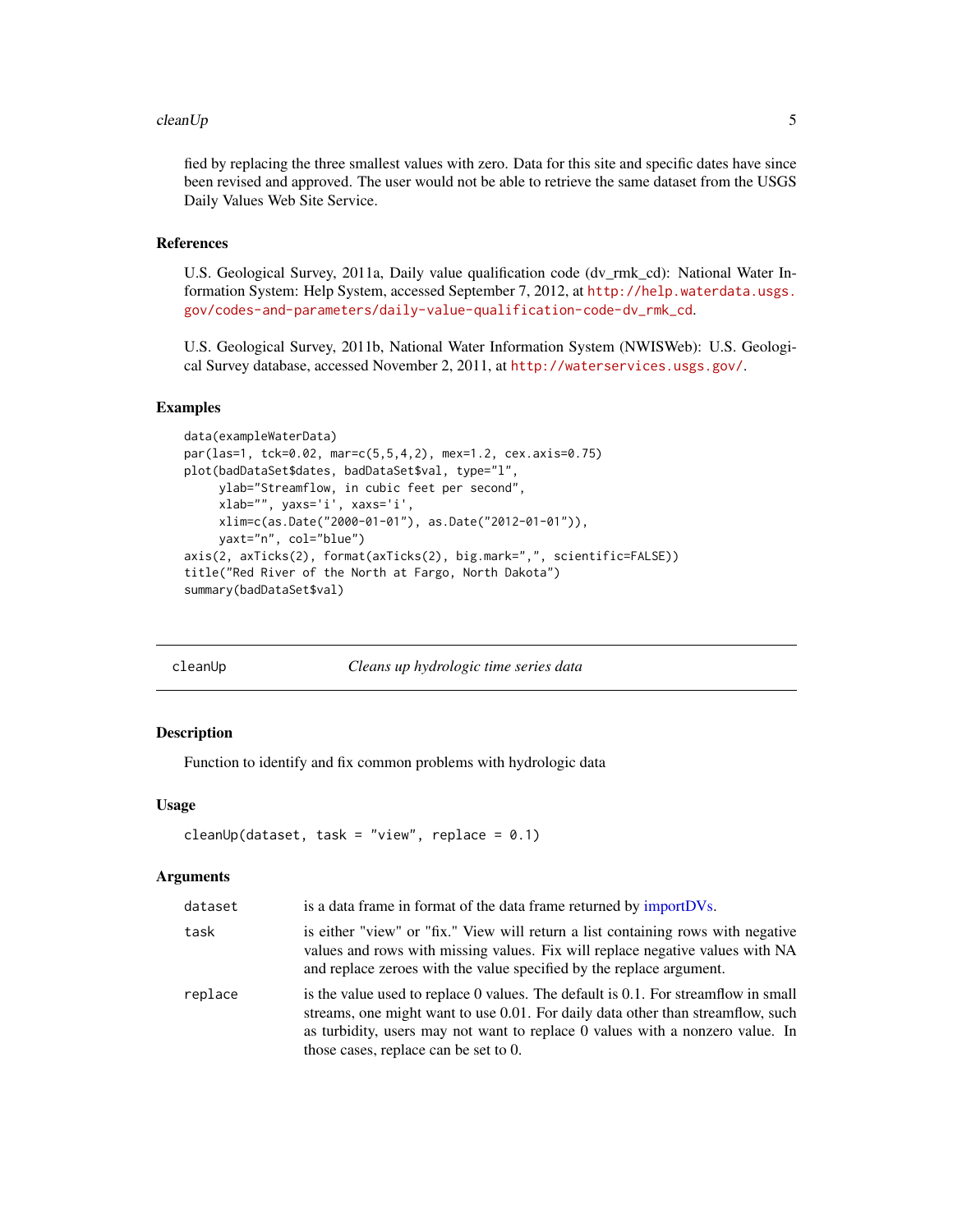A list showing days with negative values and days with values of 0 when task is "view." When task is "fix" the fixed dataset is returned. When a negative value is replaced with NA, an "N" is added to the qualcode field to indicate that there had been a negative number. When a zero value is replaced, an "R" is added to the qualcode field to indicate that a zero value was replaced.

#### Note

If calculating anomalies (see [compAnom\)](#page-5-1), the user may need to replace isolated missing values with with a value; however, if there are larger periods with missing values, streamflow anomalies may not be an appropriate use of the data. The substitution of some missing data with values may be done using the function [fillMiss](#page-7-1) that is part of this package. However, care needs to be taken when filling in missing data.

#### See Also

[fillMiss](#page-7-1)

#### Examples

```
data(exampleWaterData)
head(badDataSet)
cleanUp(badDataSet, task="view")
q05054000Fix <- cleanUp(badDataSet, task="fix")
# replace 0s with NA, then one could use the fillMiss function
# to estimate values
q05054000Fix2 <- cleanUp(badDataSet, task="fix", replace=NA)
summary(badDataSet)
summary(q05054000Fix)
summary(q05054000Fix2)
```
<span id="page-5-1"></span>compAnom *Calculates anomalies*

#### Description

Function to calculate short-, medium-, and long-term hydrologic anomalies

#### Usage

```
compAnom(dataset, which = 1)
```
#### Arguments

| dataset | is the daily hydrologic data returned from importDVs or data otherwise obtained |
|---------|---------------------------------------------------------------------------------|
|         | and in the same format as that produced by importDVs.                           |

#### <span id="page-5-0"></span>Value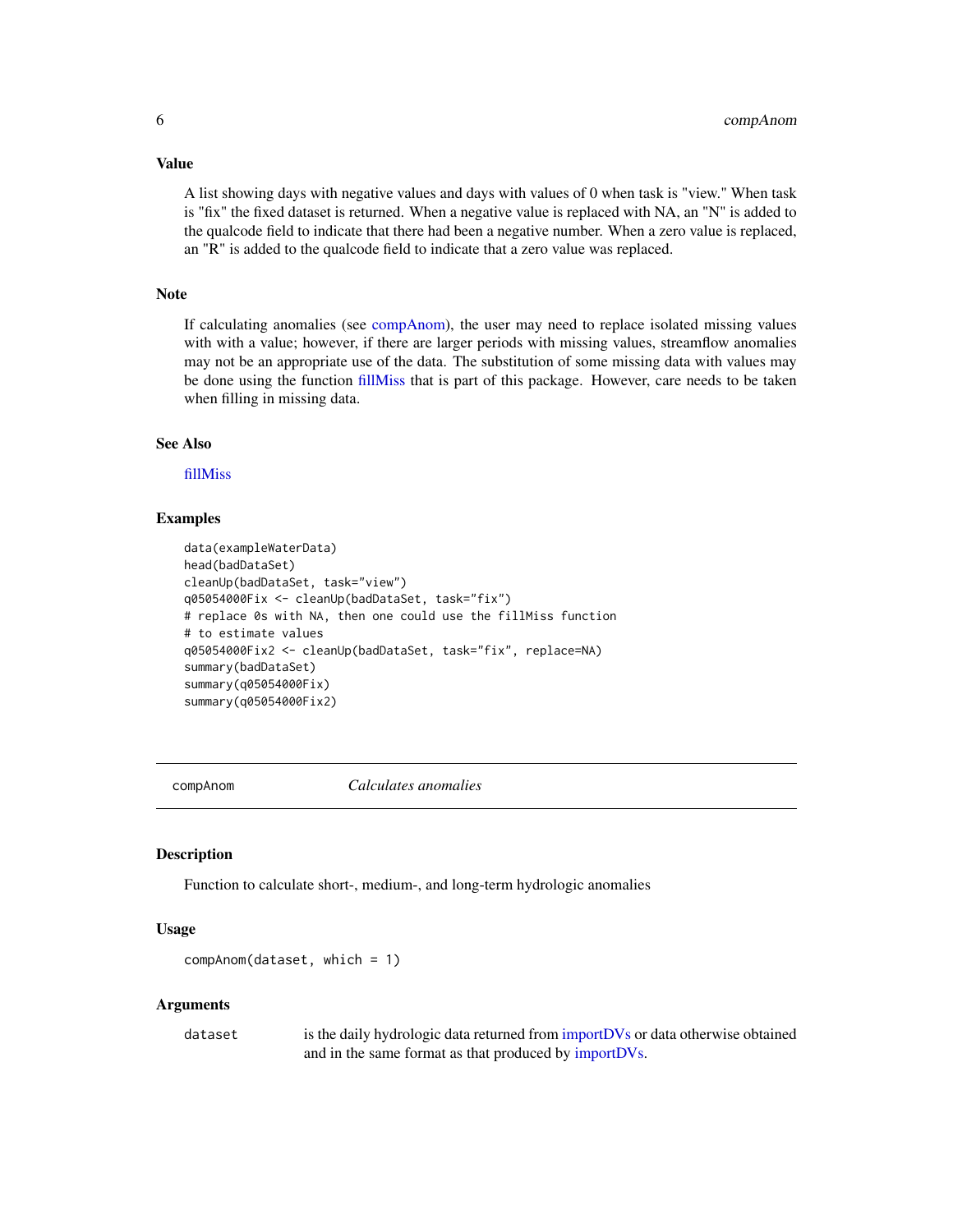#### compAnom 7

which indicates which set of anomalies; 1 calculates the 1-year, 30-day, and 1-day anomalies; 2 calculates the 100-day, 10-day, and 1-day anomalies; 3 calculates the 30-day and 1-day anomalies; and 4 calculates the 10-year, 5-year, 1-year, one-quarter-year (seasonal), and 1-day anomalies.

#### Details

This function was written with streamflow data in mind because streamflow is the most commonly used exogenous variable for trend models for water quality; however, the function is generic so that users may experiment with anomalies from other daily hydrologic data. Examples of the inclusion of streamflow anomalies in trend analysis of nutrients, pesticides and surface water can be found in Alexander and Smith (2006), Ryberg and Vecchia (2006), Ryberg and others (2010), Sullivan and others (2009), Vecchia (2003), Vecchia (2005), and Vecchia and others (2008).

#### Value

A list. In the cases of "which" equal to 1 or 2, the first element of the list is a data frame containing the station identification number, dates, streamflow, and long-term, mid-term, and short-term anomalies. The next three elements of the list are the length in days of the long-term, mid-term, and short-term streamflow anomalies. In the case of "which" equal to 3, the first element of the list is a data frame containing the station identification number, dates, streamflow, and mid-term and short-term anomalies. The next two elements of the list are the length in days of the mid-term and short-term streamflow anomalies. In the case of "which" equal to 4, the first element of the list is a data frame containing the station identification number, dates, streamflow, and 10-year, 5-year, annual, seasonal, and daily streamflow anomalies. The next five elements of the list are the length in days of the 10-year, 5-year, annual, seasonal, and daily streamflow anomalies.

#### References

Alexander, R.B. and Smith, R.A., 2006, Trends in the nutrient enrichment of U.S. rivers during the late 20th century and their relation to changes in probable stream trophic conditions: Limnology and Oceanography, v. 51, no. 1, Part 2: Eutrophication of Freshwater and Marine Ecosystems, p. 639–654, accessed August 1, 2012, at <http://www.jstor.org/stable/4499617>.

Ryberg, K.R. and Vecchia, A.V., 2006, Water-quality trend analysis and sampling design for the Devils Lake Basin, North Dakota, January 1965 through September 2003: U.S. Geological Survey Scientific Investigations Report 2006–5238, 64 p., accessed August 1, 2012, at [http://pubs.](http://pubs.usgs.gov/sir/2006/5238/) [usgs.gov/sir/2006/5238/](http://pubs.usgs.gov/sir/2006/5238/).

Ryberg, K.R. and Vecchia, A.V., 2012, waterData—An R packge for retrieval, analysis, and anomaly calculation of daily hydrologic time series data, version 1.0: U.S. Geological Survey Open-File Report 2012–1168, 8 p. (Also available at <http://pubs.usgs.gov/of/2012/1168/>.)

Ryberg, K.R., Vecchia, A.V., Martin, J.D., Gilliom, R.J., 2010, Trends in pesticide concentrations in urban streams in the United States, 1992-2008: U.S. Geological Survey Scientific Investigations Report 2010–5139, 101 p. (Also available at <http://pubs.usgs.gov/sir/2010/5139/>.)

Sullivan, D.J., Vecchia, A.V., Lorenz, D.L., Gilliom, R.J., Martin, J.D., 2009, Trends in pesticide concentrations in corn-belt streams, 1996–2006: U.S. Geological Survey Scientific Investigations Report 2009–5132, 75 p., accessed Ausugst , 2012, at <http://pubs.usgs.gov/sir/2009/5132/>.

Vecchia, A.V., 2003, Relation between climate variability and stream water quality in the continental United States, Hydrological Science and Technology, v. 19, no. 1, 77–98.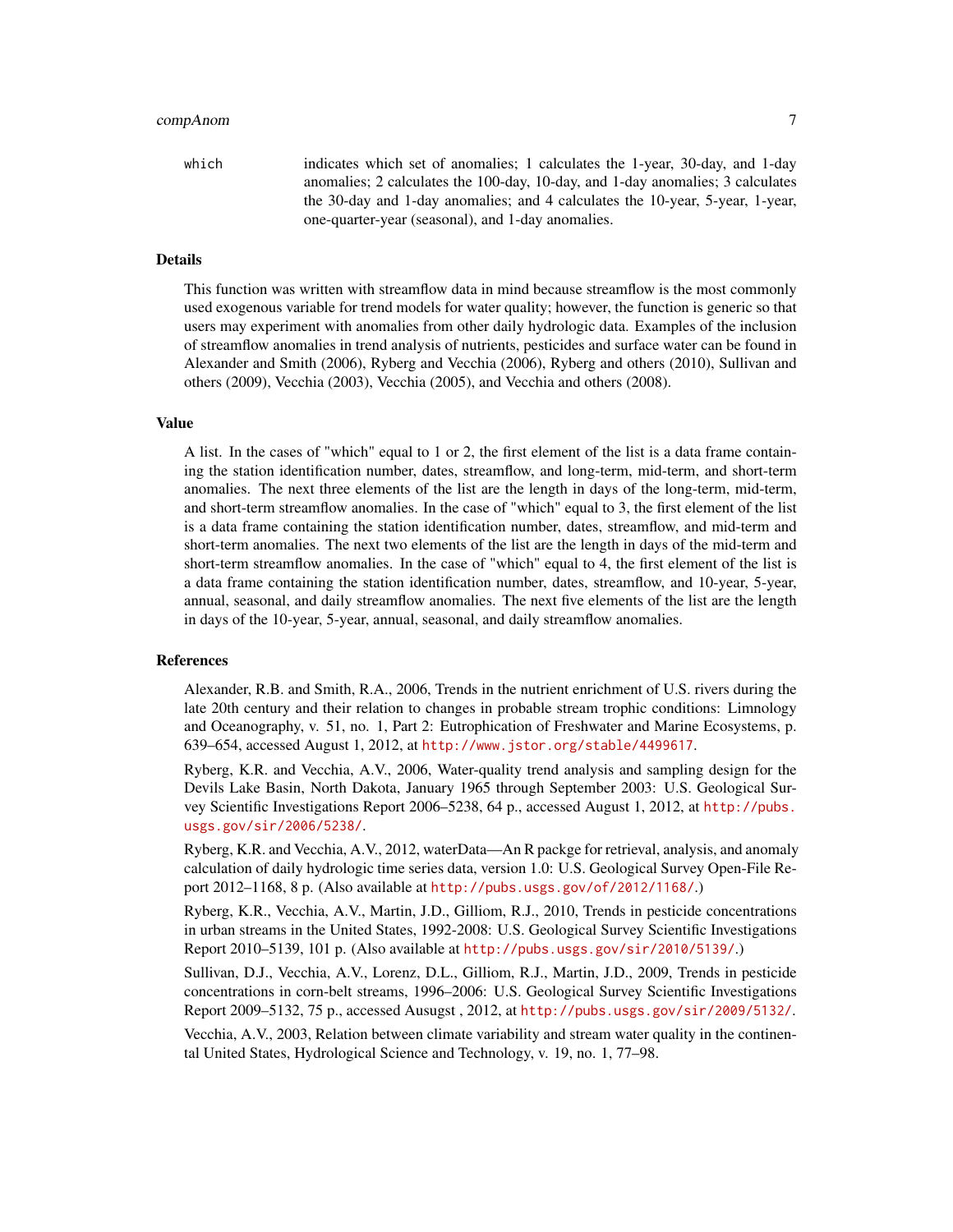Vecchia, A.V., 2003, Water-quality trend analysis and sampling design for streams in North Dakota, 1971–2000: U.S. Geological Survey Scientific Investigations Report 2003–4094, 73 p., accessed August 1, 2012, at <http://nd.water.usgs.gov/pubs/wri/wri034094/index.html>.

Vecchia, A.V., 2005, Water-quality trend analysis and sampling design for streams in the Red River of the North Basin, Minnesota, North Dakota, and South Dakota, 1970–2001: U.S. Geological Survey Scientific Investigations Report 2005–5224, 54 p. accessed August 1, 2012, at [http://](http://pubs.usgs.gov/sir/2005/5224/) [pubs.usgs.gov/sir/2005/5224/](http://pubs.usgs.gov/sir/2005/5224/).

#### Examples

```
## Not run:
q05054000.85 <- importDVs("05054000", sdate="1985-10-01", edate="2010-09-30")
anoms05054000.1 <- compAnom(q05054000.85, which=1)
anoms05054000.2 <- compAnom(q05054000.85, which=2)
anoms05054000.3 <- compAnom(q05054000.85, which=3)
anoms05054000.4 <- compAnom(q05054000.85, which=4)
## End(Not run)
```
<span id="page-7-1"></span>

fillMiss *Fill-in missing hydrological values*

#### Description

Function to fill in missing time series data.

#### Usage

```
fillMiss(dataset, block = 30, pmiss = 40, model = "trend",
  smooth = TRUE, \ldots)
```
#### Arguments

| dataset | is a data frame in the format of the data frame returned by importDVs, with<br>missing values indicated by NA.                                                                                                                                                             |
|---------|----------------------------------------------------------------------------------------------------------------------------------------------------------------------------------------------------------------------------------------------------------------------------|
| block   | is the size of the largest block of missing data that the function will fill-in.                                                                                                                                                                                           |
| pmiss   | is the maximum amount of the missing data that can be missing in the dataset<br>for fill-in procedure to be performed.                                                                                                                                                     |
| model   | is the type of structural time series model, see StructTS. The default value is<br>trend. If level is used, the results of fillMiss, which by default applies a fixed-<br>interval smoothing to the time series, ts Smooth, will be very close to linear<br>interpolation. |
| smooth  | a logical that indicates whether or not to apply tsSmooth to the structured time<br>series.                                                                                                                                                                                |
| .       | further arguments to be passed to plotting method (see par).                                                                                                                                                                                                               |

<span id="page-7-0"></span>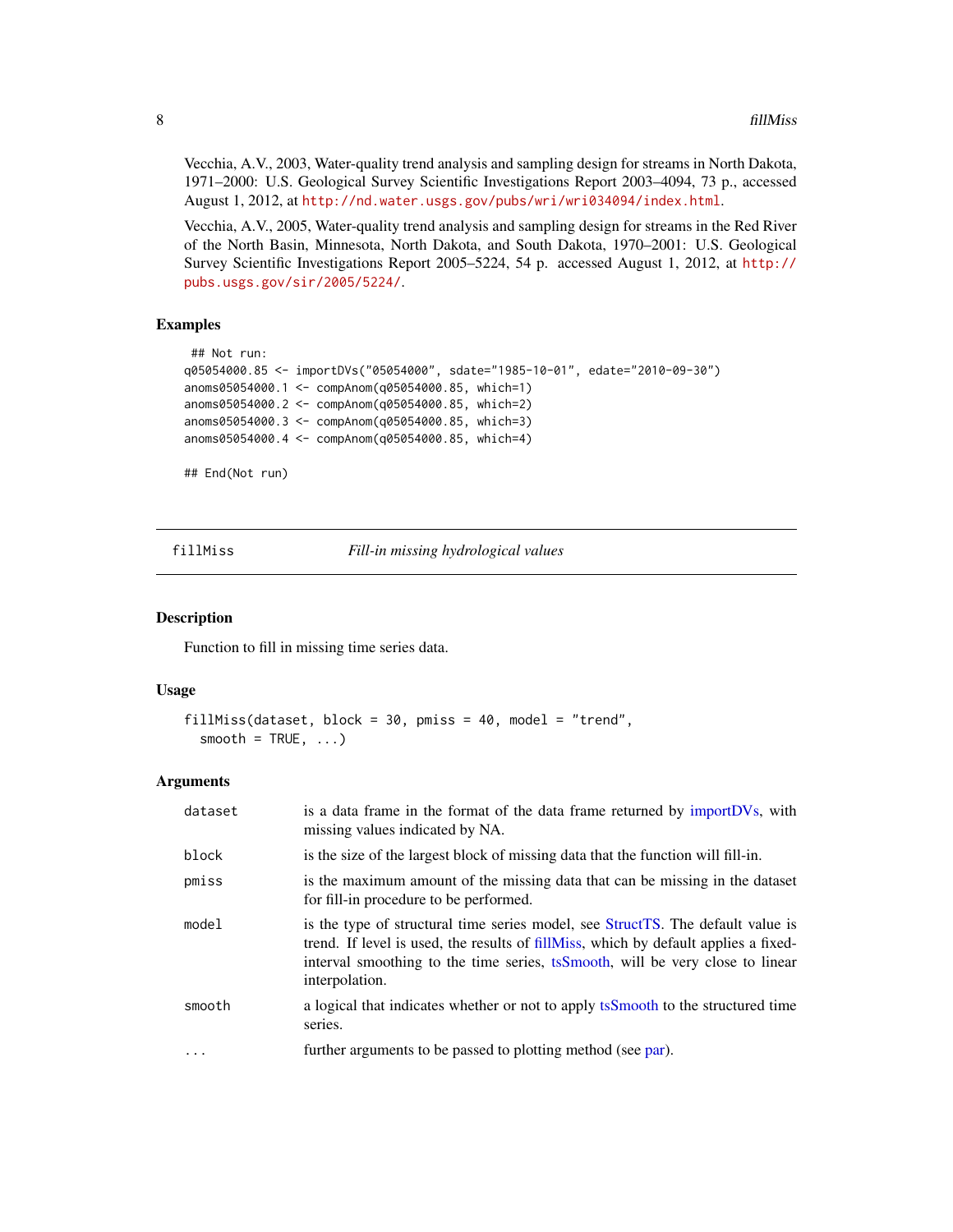#### fillMiss 9

#### Format

The returned data frame has the following columns:

| Name     | Type    | Description                          |
|----------|---------|--------------------------------------|
| staid    | factor  | USGS station identification number   |
| val      | numeric | The value of the hydrologic variable |
| dates    | Date    | Date of daily value                  |
| qualcode | factor  | <b>Oualification code</b>            |

#### **Details**

This function will check the percent of missing values and the size of the largest missing block of data. By default, if less than 40 percent of the data are missing and the largest block is less than 30 days, the data will be filled-in by using a structural time series, [StructTS](#page-0-0) from the base stats package in R (R Development Core Team, 2012). The fitted structural time series is then smoothed via a state-space model, [tsSmooth](#page-0-0) from the base stats package in R.

#### Value

a data frame with NAs in the "val" column replaced by estimated values and a plot showing observed and estimated data. If there are too many missing values, based on default or user defined limits, the unaltered dataset is returned as well as a message, such as "Error in fillMiss(misQ05054000) : Too much missing data. Cannot fill in missing values."

#### **Note**

Many methods have been suggested for estimating missing hydrological data. However, experiments showed that the functions in the base stats package worked very well if the blocks of missing data were not long. Users with larger blocks of missing data may want to explore other methods including using nearby gages to estimate missing values at a streamgage. Additional methods for filling in missing hydrological data are summarized in Beauchamp and others (1989) and Elshorbagy and others (2000).

To indicate which values have been replaced, the qualcode field is populated with 'fM' for those values that were estimated using the fillMiss function.

#### References

Beauchamp, J.J., 1989, Comparison of regression and time-series methods for synthesizing missing streamflow records: Water Resources Bulletin, v. 25, no. 5, p. 961–975.

Elshorbagy, A.A., Panu, U.S., Simonovic, S.P., 2000, Group-based estimation of missing hydrological data—I. Approach and general methodology: Hydrological Sciences Journal, v. 45, no. 6, p. 849–866.

R Development Core Team, 2012, R—A language and environment for statistical computing: Vienna, Austria, R Foundation for Statistical Computing, [ISBN 3-900051-07-0]. (Also available at <https://www.r-project.org>.)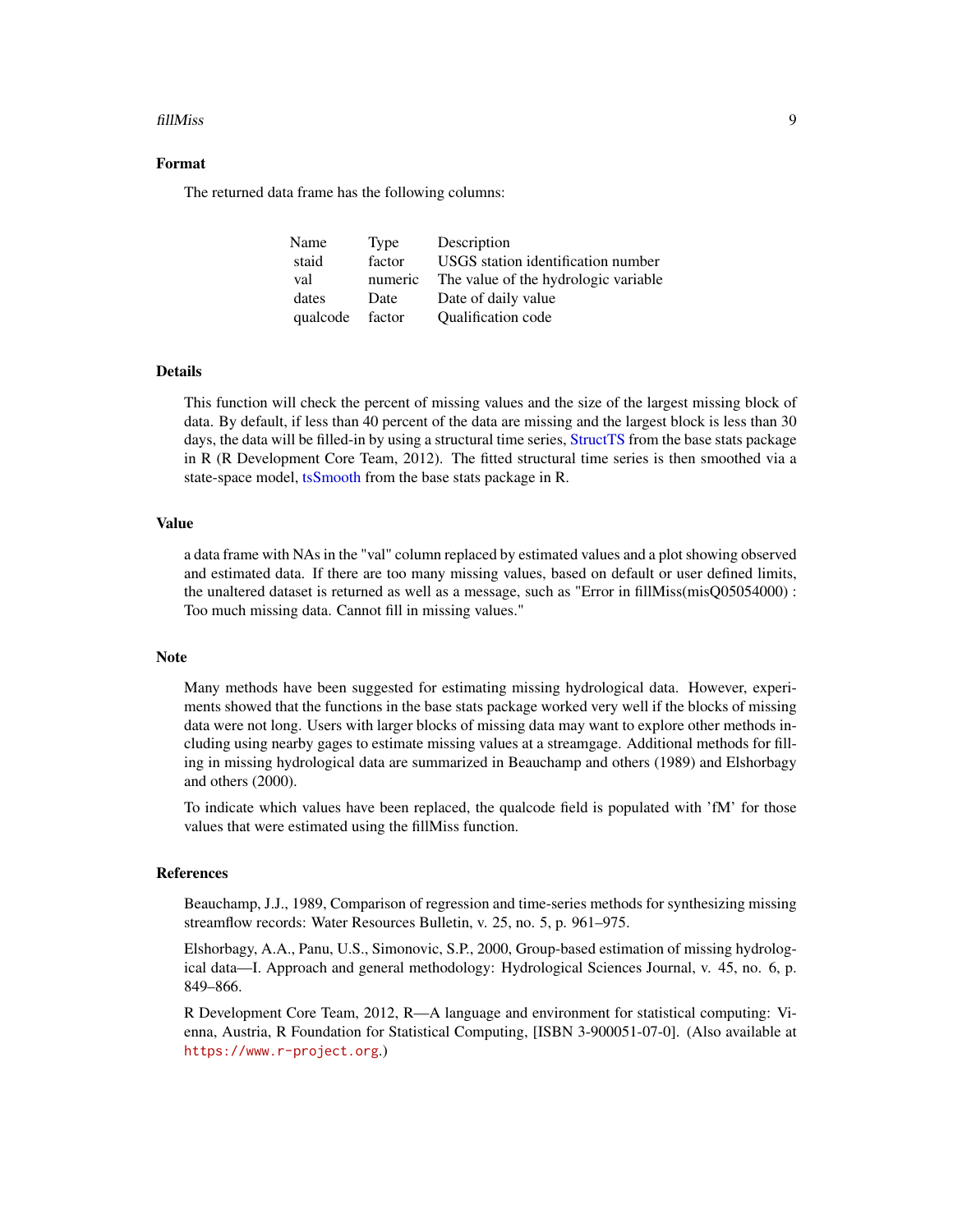#### See Also

[StructTS,](#page-0-0) [tsSmooth,](#page-0-0) [cleanUp](#page-4-1)

#### Examples

```
data(exampleWaterData)
my.newdata <- fillMiss(misQ05054000, block=30, pmiss=50, log="y")
summary(misQ05054000)
summary(my.newdata)
# ph example
## Not run:
pH05082500<-importDVs("05082500", code="00400", stat="00008",
sdate="2000-01-01", edate="2011-12-31")
plotParam(pH05082500)
pHfilled<-fillMiss(pH05082500, block=45, ylim=c(7.5,9), yaxs="i")
## End(Not run)
```
<span id="page-9-1"></span>importDVs *Imports daily USGS hydrologic times series data*

#### Description

Function to import daily hydrologic time series data given a USGS streamgage identification number.

#### Usage

```
importDVs(staid, code = "00060", stat = "00003", sdate = "1851-01-01",
 edate = as.Date(Sys.Date(), format = "%Y-%m-%d"))
```
#### Arguments

| staid | is the USGS site identification number, usually eight digits long, but can be       |
|-------|-------------------------------------------------------------------------------------|
|       | longer. Users may search for surface-water sites and obtain station identification  |
|       | numbers using the USGS Site Web Service, https://waterservices.usgs.                |
|       | gov/rest/Site-Service.html (USGS, 2017e); using the National Water In-              |
|       | formation System: Mapper, https://maps.waterdata.usgs.gov/mapper/index.             |
|       | html (U.S. Geological Survey, 2017a); or using the National Water Information       |
|       | System: Web Interface to daily surface-water data, https://waterdata.usgs.          |
|       | gov/nwis/dv/?referred_module=sw (U.S. Geological Survey, 2012f). The                |
|       | site identification number needs to be entered as a character, that is in quotes,   |
|       | because many USGS streamgage numbers begin with zero and the leading zero           |
|       | is necessary.                                                                       |
| code  | is the USGS parameter code, a 5-digit number used in the USGS computerized          |
|       | data system, National Water Information System (NWIS), to uniquely identify a       |
|       | specific hydrologic property or constituent. A list of paramater codes is available |
|       | at https://nwis.waterdata.usgs.gov/usa/nwis/pmcodes(U.S. Geological                 |
|       | Survey, 2017b).                                                                     |

<span id="page-9-0"></span>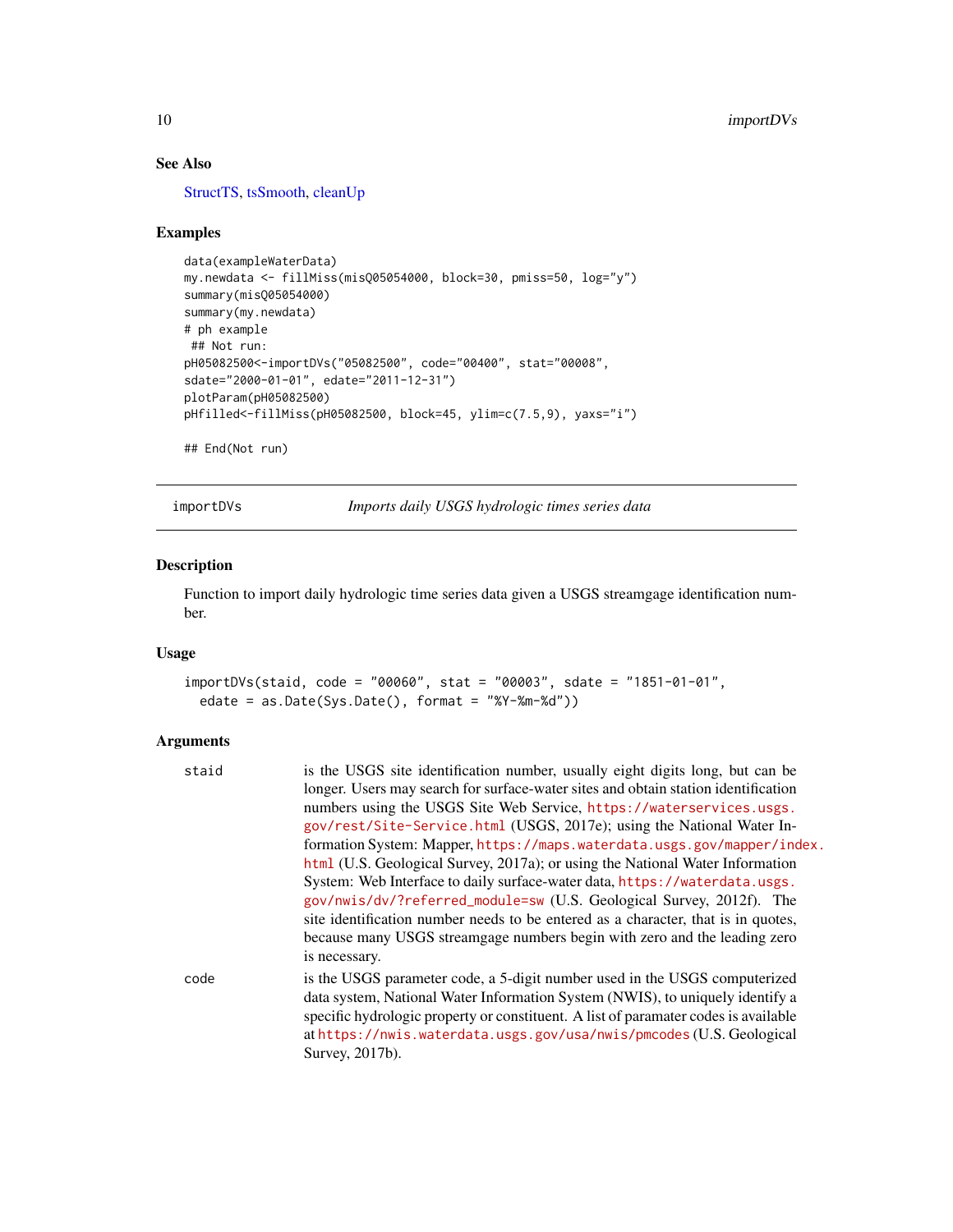#### importDVs 11

| stat  | is the USGS statistics code, a 5-digit number used in the USGS computerized       |
|-------|-----------------------------------------------------------------------------------|
|       | data system, National Water Information System (NWIS), to uniquely identify       |
|       | specific statistics, such as daily mean, daily maximum, and daily minimum.        |
|       | The default, 00003, is the mean daily value. A list of statistics codes is avail- |
|       | able at https://nwis.waterdata.usgs.gov/nwis/help/?read_file=stat&                |
|       | format=table (U.S. Geological Survey, 2017c). Not all statistics are available    |
|       | at every gage.                                                                    |
| sdate | is the start date of the time series, in the format yyyy-mm-dd, optional.         |
| edate | is the end date of the time series, in the format yyyy-mm-dd, optional.           |

#### Format

The returned data frame has the following columns

| Name     | Type    | Description                          |
|----------|---------|--------------------------------------|
| staid    | factor  | USGS station identification number   |
| val      | numeric | The value of the hydrologic variable |
| dates    | Date    | Date of daily value                  |
| qualcode | factor  | <b>Oualification code</b>            |

#### Details

This function will import data from a WaterML2 service (current USGS hydrological data standard). It will retrieve daily streamflow and continuous water-quality data from the USGS Daily Values Site Web Service <https://waterservices.usgs.gov/rest/DV-Service.html> (U.S. Geological Survey, 2017d).

#### Value

a data frame containing daily streamflow or other hydrologic data for the site specified during the dates specified (inclusive). The USGS parameter code, code, and the statistics code, stat, are attributes of the data frame.

#### References

U.S. Geological Survey, 2017a, National Water Information System: Mapper, accessed January 3, 2017, at <https://maps.waterdata.usgs.gov/mapper/index.html>.

U.S. Geological Survey, 2017b, Parameter code definition, National Water Information System: Web Interface, accessed January 3, 2017, at [https://nwis.waterdata.usgs.gov/usa/nwis/](https://nwis.waterdata.usgs.gov/usa/nwis/pmcodes) [pmcodes](https://nwis.waterdata.usgs.gov/usa/nwis/pmcodes).

U.S. Geological Survey, 2017c, Stat codes (stat\_cd), National Water Information System: Web Interface, accessed January 3, 2017, at [https://nwis.waterdata.usgs.gov/nwis/help/?read\\_](https://nwis.waterdata.usgs.gov/nwis/help/?read_file=stat&format=table) [file=stat&format=table](https://nwis.waterdata.usgs.gov/nwis/help/?read_file=stat&format=table).

U.S. Geological Survey, 2017d, USGS daily values site web service: REST Web Services, accessed January 3, 2017, at <https://waterservices.usgs.gov/rest/DV-Service.html>.

U.S. Geological Survey, 2017e, USGS site web service: REST Web Services, accessed January 3, 2017, at <https://waterservices.usgs.gov/rest/Site-Service.html>.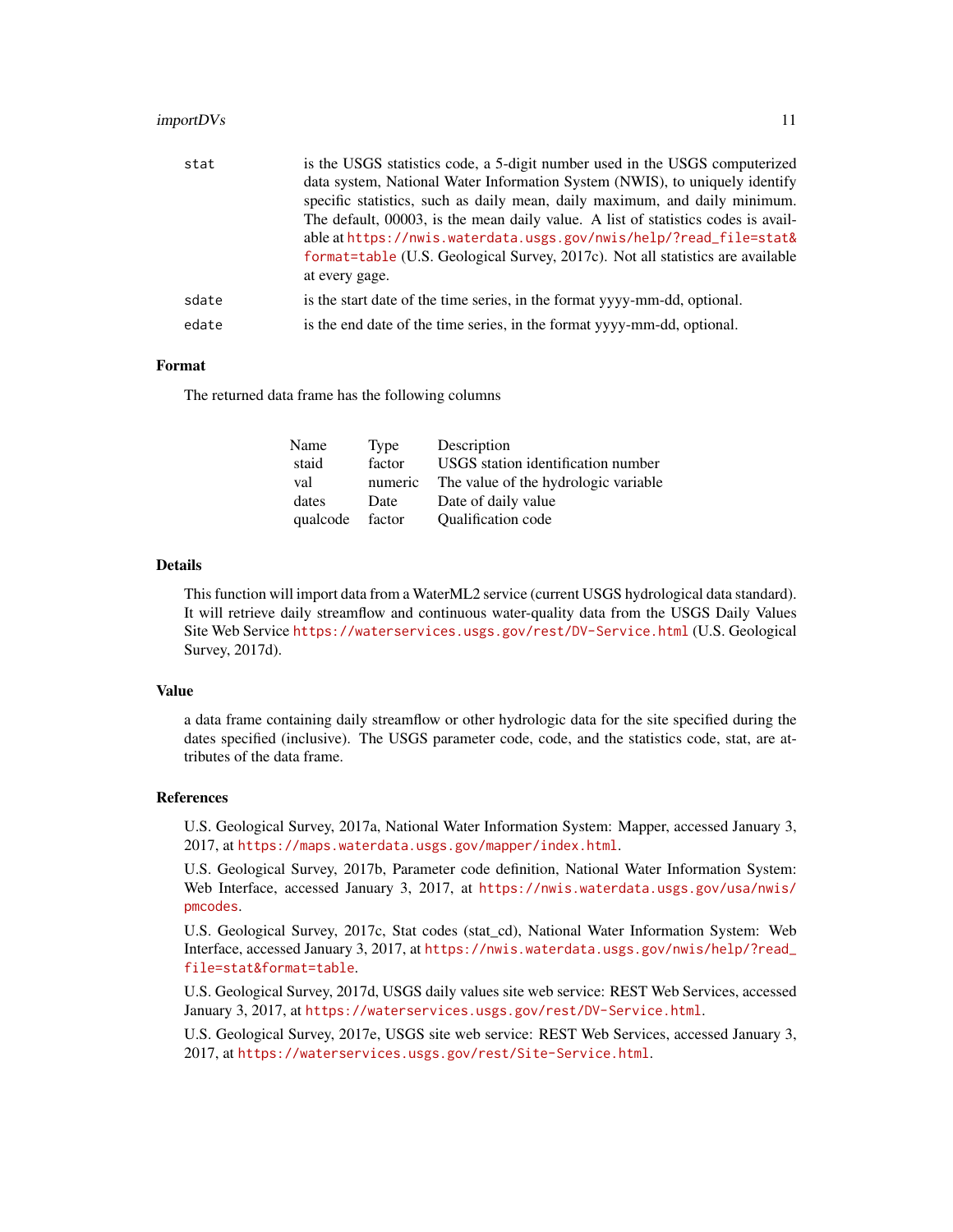<span id="page-11-0"></span>U.S. Geological Survey, 2017f, USGS surface-water daily data for the Nation: National Water Information System: Web Interface, accessed January 3, 2017, at [http://waterdata.usgs.gov/](http://waterdata.usgs.gov/nwis/dv/?referred_module=sw) [nwis/dv/?referred\\_module=sw](http://waterdata.usgs.gov/nwis/dv/?referred_module=sw).

#### Examples

```
## Not run:
# import mean daily streamflow for Red River of the North at Fargo, ND
q05054000 <- importDVs("05054000", sdate="2000-01-01", edate="2010-12-31")
head(q05054000)
# additional examples of how to this function follow
# import mean daily gage height for Red River of the North at Grand Forks, ND
gh05082500 <- importDVs("05082500", code="00065", sdate="2000-01-01", edate="2010-12-31")
# import mean daily specific conductance for Red River of the North at Grand Forks, ND
sc05082500<- importDVs("05082500", code="00095", sdate="2000-01-01", edate="2010-12-31")
# import mean daily water temperature for Red River of the North at Fargo, ND
temp05054000<- importDVs("05054000", code="00010", sdate="2000-01-01", edate="2010-12-31")
# import median daily pH for Red River of the North at Fargo, ND
pH05054000<- importDVs("05054000", code="00400", stat="00008",
sdate="2000-01-01", edate="2010-12-31")
# examine the attributes of the data frame to show that the parameter code
# and statistics code are saved with the data frame
attributes(pH05054000)[c("code","stat")]
# import mean daily oxygen for Red River of the North at Fargo, ND
do05054000 <- importDVs("05054000", code="00300", sdate="2000-01-01", edate="2010-12-31")
# import mean daily turbidity for Red River of the North at Fargo, ND
turb05054000 <- importDVs("05054000", code="63680", sdate="2000-01-01", edate="2010-12-31")
```
## End(Not run)

misQ05054000 *Daily mean streamflow with missing values*

#### **Description**

Daily mean streamflow data with randomly generated missing values.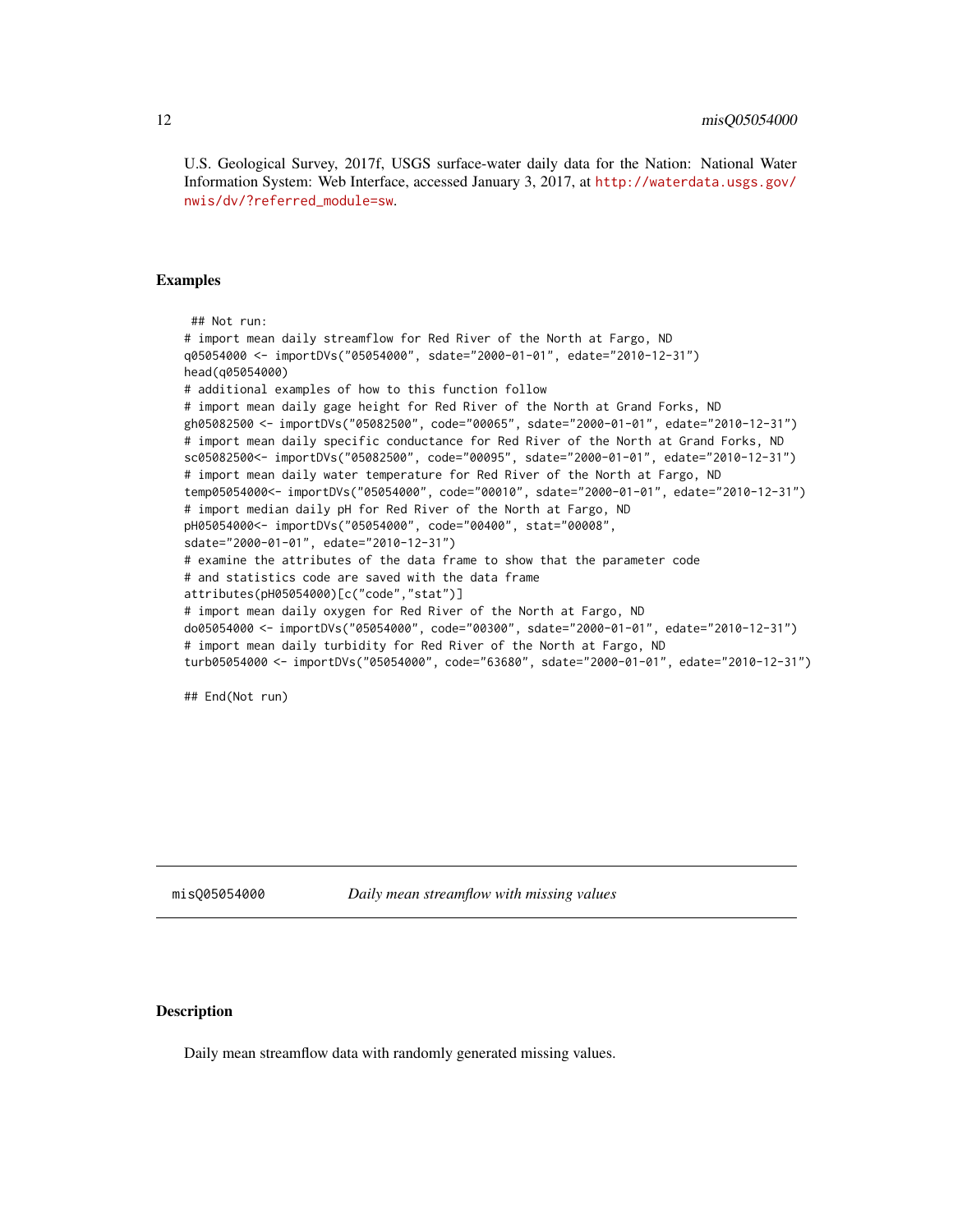<span id="page-12-0"></span>

#### Usage

misQ05054000

#### Format

A dataframe containing 4,018 observations of daily mean streamflow. There are four variables, staid, the USGS streamgage station number; val, the daily mean streamflow value in cubic feet per second; dates, the dates of the observations; and qualcode, the USGS data qualification code.

| Name     | Type     | Description                        |
|----------|----------|------------------------------------|
| staid    | factor   | USGS station identification number |
| val      | numberic | Daily mean streamflow              |
| dates    | Date     | Date of daily mean                 |
| qualcode | factor   | Qualification code                 |

#### Details

Streamflow data for USGS streamgage 05054000, Red River of the North at Fargo, North Dakota, from January 1, 2000, to December 31, 2010, were downloaded and then 2,000 of the 4,018 daily values were randomly replaced with NAs. This provides a dataset with slightly less than 50 percent of the values missing; however, the blocks of missing values are less than 30 days long. Definitions of the daily data qualification codes can be found at [http://help.waterdata.](http://help.waterdata.usgs.gov/codes-and-parameters/daily-value-qualification-code-dv_rmk_cd) [usgs.gov/codes-and-parameters/daily-value-qualification-code-dv\\_rmk\\_cd](http://help.waterdata.usgs.gov/codes-and-parameters/daily-value-qualification-code-dv_rmk_cd) (U.S. Geological Survey, 2011).

#### Source

Imported from the USGS Daily Values Site Web Service [http://waterservices.usgs.gov/](http://waterservices.usgs.gov/rest/DV-Service.html) [rest/DV-Service.html](http://waterservices.usgs.gov/rest/DV-Service.html) (U.S. Geological Survey, 2012) using the function [importDVs,](#page-9-1) with ran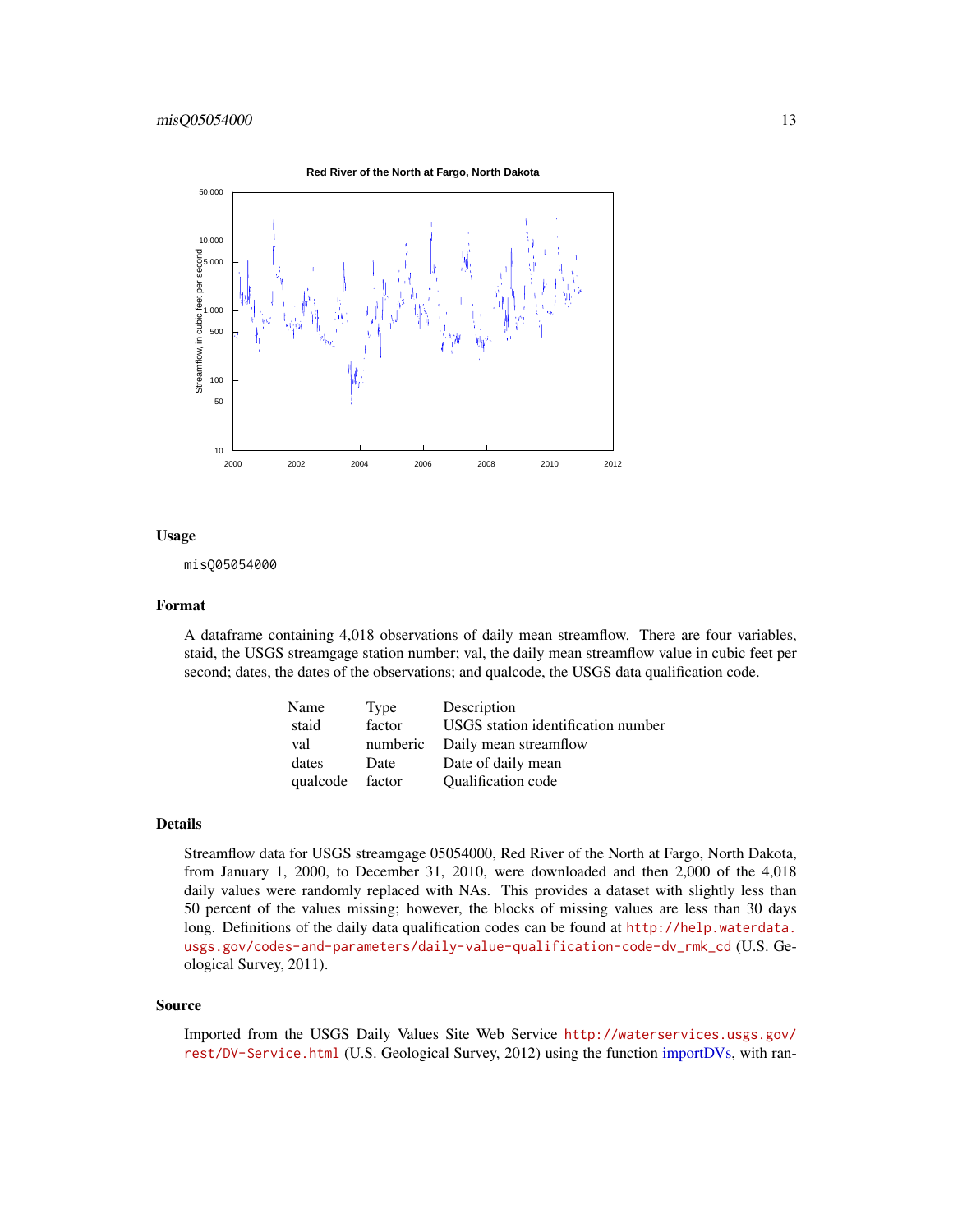<span id="page-13-0"></span>dom replacements of data with NAs.

#### **References**

U.S. Geological Survey, 2011, Daily value qualification code (dv\_rmk\_cd): National Water Information System: Help System, accessed September 7, 2012, at [http://help.waterdata.usgs.](http://help.waterdata.usgs.gov/codes-and-parameters/daily-value-qualification-code-dv_rmk_cd) [gov/codes-and-parameters/daily-value-qualification-code-dv\\_rmk\\_cd](http://help.waterdata.usgs.gov/codes-and-parameters/daily-value-qualification-code-dv_rmk_cd).

U.S. Geological Survey, 2012, National Water Information System (NWISWeb): U.S. Geological Survey database, accessed May 2, 2012, at <http://waterservices.usgs.gov/>.

#### Examples

```
data(exampleWaterData)
par(las=1, tck=0.02, mar=c(5,5,4,2), mex=1.2, cex.axis=.9)
plot(misQ05054000$dates, misQ05054000$val, type="l", log="y",
     ylab="Streamflow, in cubic feet per second",
     xlab="", yaxs='i', xaxs='i',
     xlim=c(as.Date("2000-01-01"), as.Date("2012-01-01")), ylim=c(10,50000),
     yaxt="n")
axis(2, axTicks(2), format(axTicks(2), big.mark=","))
title("Red River of the North at Fargo, North Dakota")
summary(misQ05054000$val)
```
pH05082500 *Hydrologic dataset with provisional and negative data.*

#### Description

Daily median pH for the Red River of the North at Grand Forks, North Dakota, streamgage 05082500, from March 31, 2001, to December 31, 2011. At the time these data were downloaded, some of it was provisional data subject to revision.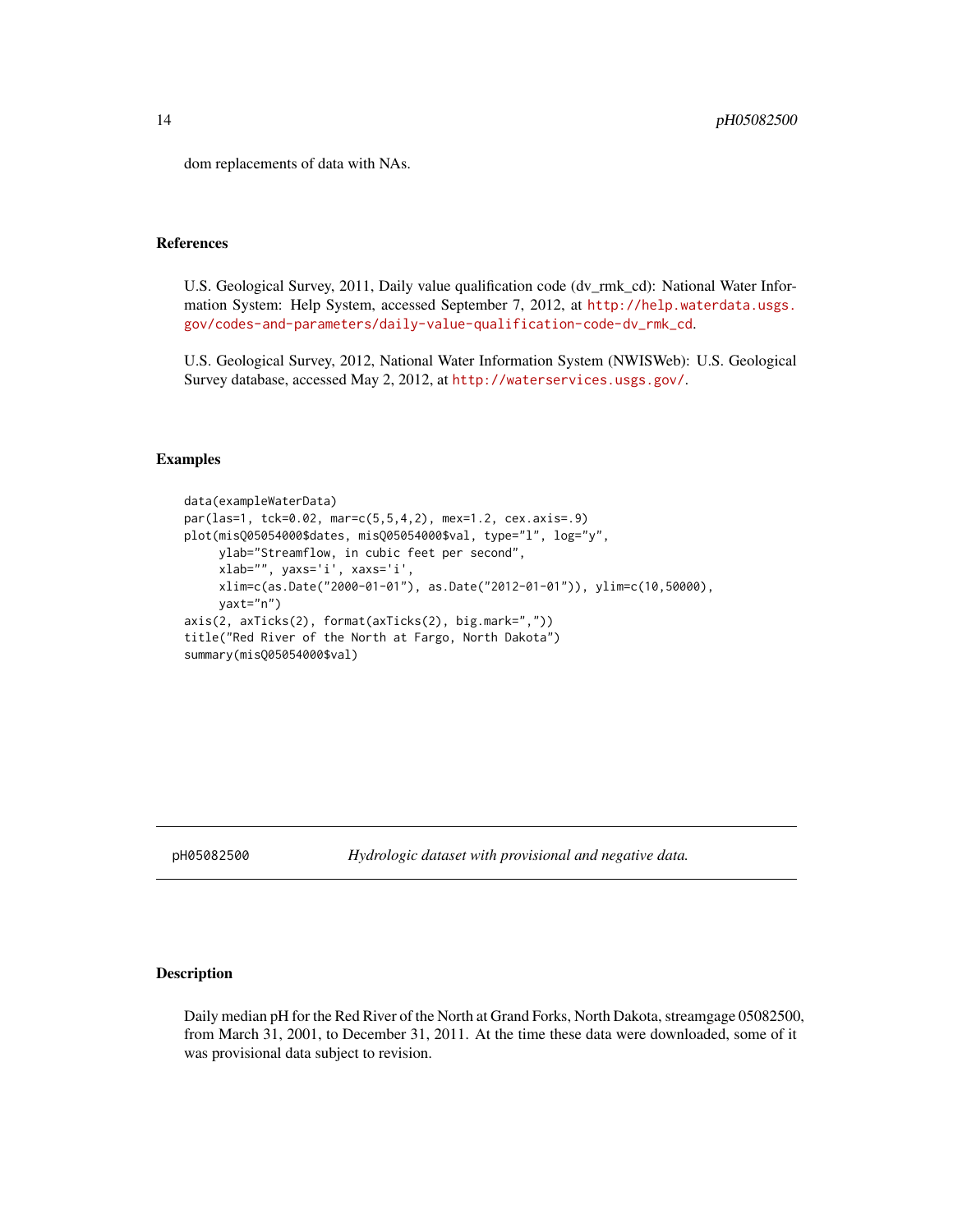<span id="page-14-0"></span>

#### Usage

pH05082500

#### Format

A dataframe containing 1,737 rows. There are four variables, staid, the USGS streamgage station number; val, the daily meadian pH value in standard unites; dates, the dates of the observations; and qualcode, the USGS data qualification code.

| Name     | Type    | Description                        |
|----------|---------|------------------------------------|
| staid    | factor  | USGS station identification number |
| val      | numeric | Daily median pH                    |
| dates    | Date    | Date of daily value                |
| qualcode | factor  | Qualification code                 |

#### Details

pH data for USGS streamgage 05082500, Red River of the North at Grand Forks, North Dakota, from March 31, 2001, to December 31, 2011. At the time these data were downloaded, some of the data were provisional and subject to revision, indicated by "P" in the qualcode column. Definitions of the daily data qualification codes can be found at [http://help.waterdata.usgs.gov/](http://help.waterdata.usgs.gov/codes-and-parameters/daily-value-qualification-code-dv_rmk_cd) [codes-and-parameters/daily-value-qualification-code-dv\\_rmk\\_cd](http://help.waterdata.usgs.gov/codes-and-parameters/daily-value-qualification-code-dv_rmk_cd) (U.S. Geological Survey, 2011).

#### Source

Imported from the USGS Daily Values Site Web Service [http://waterservices.usgs.gov/](http://waterservices.usgs.gov/rest/DV-Service.html) [rest/DV-Service.html](http://waterservices.usgs.gov/rest/DV-Service.html) (U.S. Geological Survey, 2012) using the function [importDVs,](#page-9-1) July 23, 2012.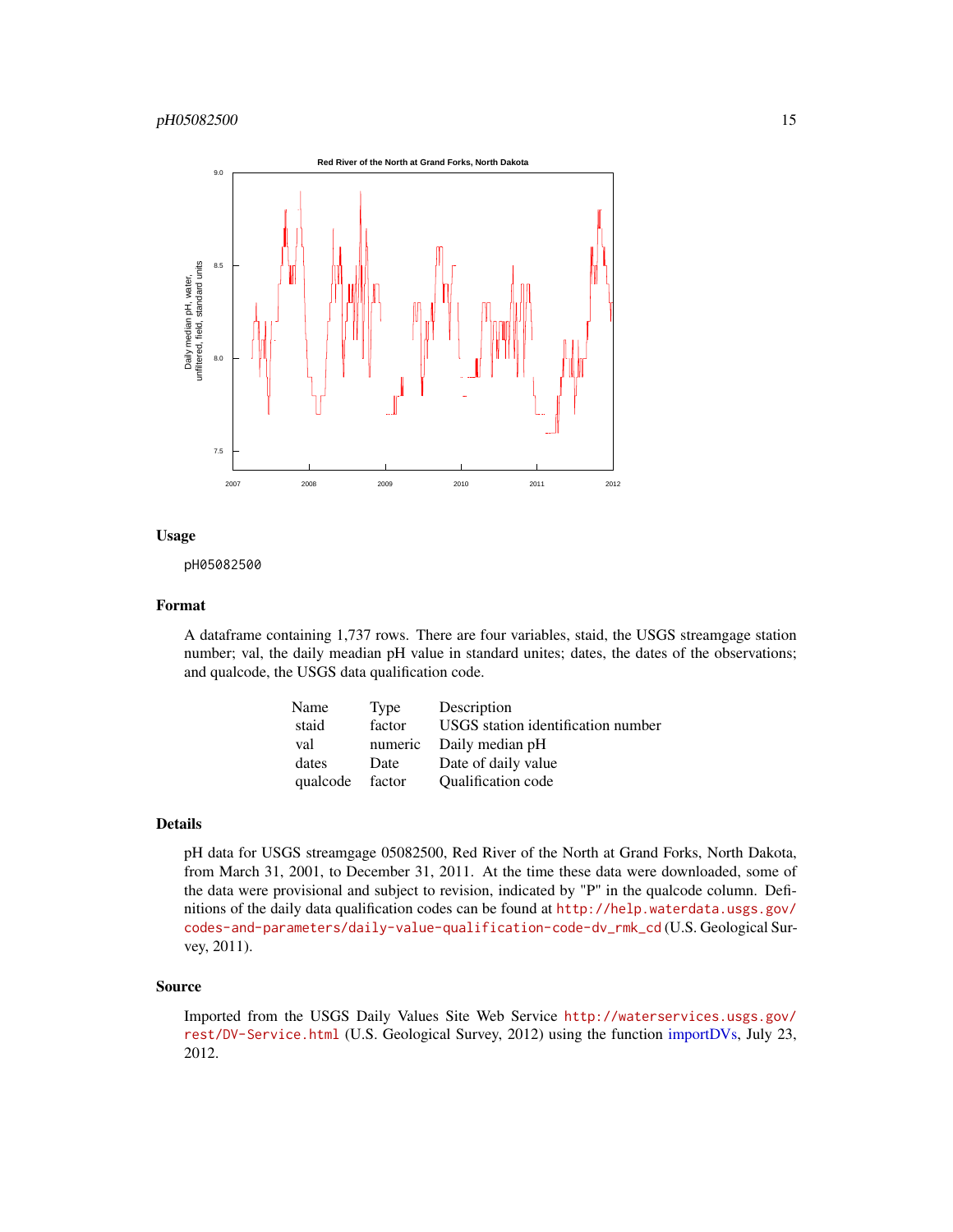#### <span id="page-15-0"></span>References

U.S. Geological Survey, 2011, Daily value qualification code (dv\_rmk\_cd): National Water Information System: Help System, accessed September 7, 2012, at [http://help.waterdata.usgs.](http://help.waterdata.usgs.gov/codes-and-parameters/daily-value-qualification-code-dv_rmk_cd) [gov/codes-and-parameters/daily-value-qualification-code-dv\\_rmk\\_cd](http://help.waterdata.usgs.gov/codes-and-parameters/daily-value-qualification-code-dv_rmk_cd).

U.S. Geological Survey, 2012, National Water Information System (NWISWeb): U.S. Geological Survey database, accessed July 23, 2012, at <http://waterservices.usgs.gov/>.

#### Examples

```
data(exampleWaterData)
par(las=1, tck=0.02, mar=c(3,5,2,2), cex.axis=0.75)
plot(pH05082500$dates, pH05082500$val, type="l",
    ylab="Daily median pH, water, \nunfiltered, field, standard units",
     xlab="", yaxs='i', xaxs='i', ylim=c(7.4, 9),
     xlim=c(as.Date("2007-01-01"), as.Date("2012-01-01")), col="red")
title("Red River of the North at Grand Forks, North Dakota",cex.main=0.95)
summary(pH05082500$val)
```
plotAnoms *Plots streamflow anomalies*

#### Description

Function to plot hydrologic time series and anomalies

#### Usage

plotAnoms(data, ...)

#### Arguments

| data    | is the anomaly list from the function compAnom.              |  |
|---------|--------------------------------------------------------------|--|
| $\cdot$ | further arguments to be passed to plotting method (see par). |  |

#### Value

a plot.

#### Examples

```
## Not run:
q05054000.85 <- importDVs("05054000", sdate="1985-01-01", edate="2010-09-30")
anoms05054000 <- compAnom(q05054000.85, which=1)
plotAnoms(anoms05054000)
```
## End(Not run)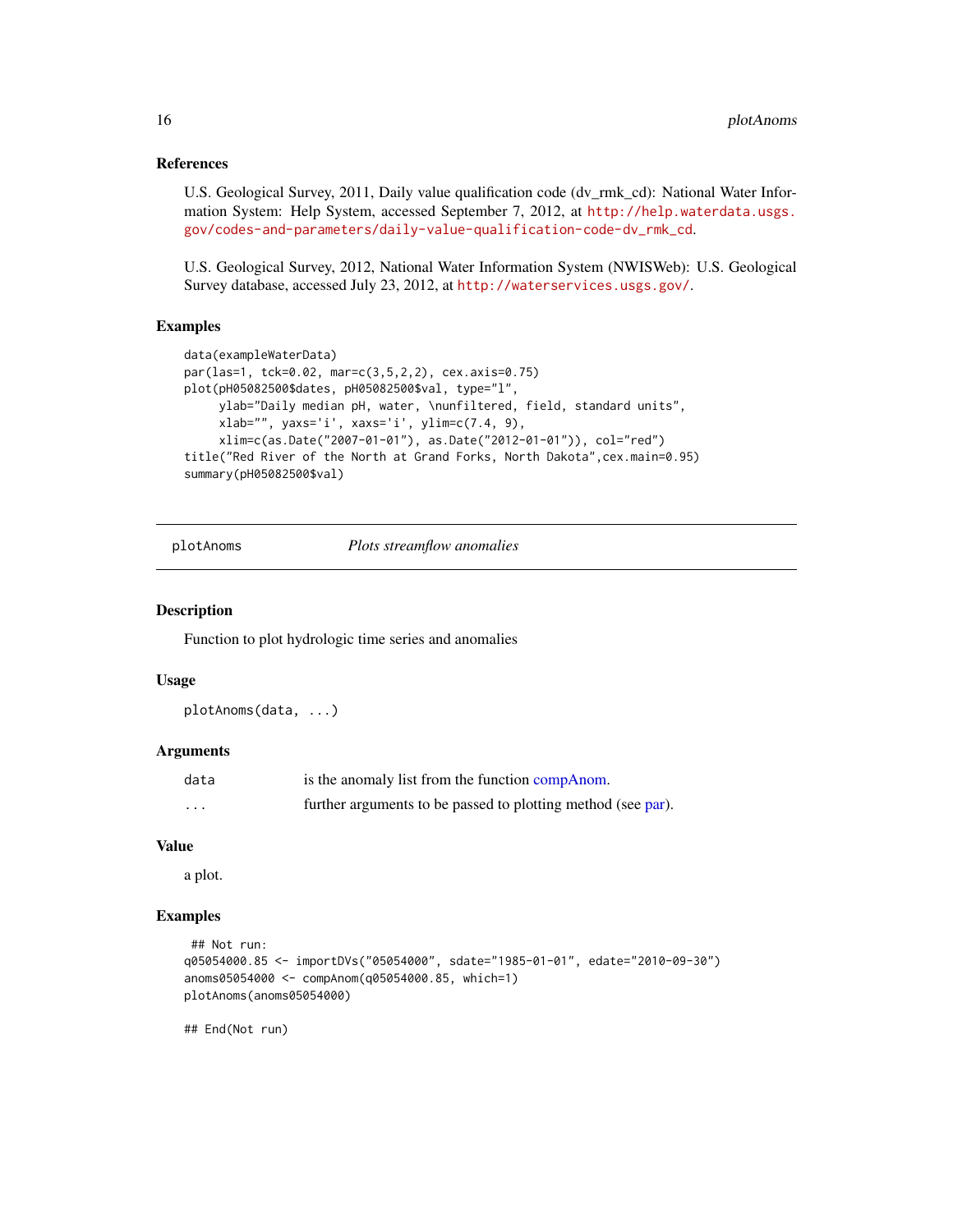<span id="page-16-0"></span>

#### Description

Function to plot hydrologic times series. Will plot more than one site at a time.

#### Usage

```
plotParam(data, logscale = FALSE, metric = FALSE, ylabel = NULL, ...)
```
#### Arguments

| data     | is the data frame in the format of that returned by importDVs.                                                                                                                                                                                                                                |
|----------|-----------------------------------------------------------------------------------------------------------------------------------------------------------------------------------------------------------------------------------------------------------------------------------------------|
| logscale | is a logical indicating whether or not the y-scale should be log 10. Streamflow<br>generally is plotted with a log scale and this only has an effect on the plotting of<br>streamflow data.                                                                                                   |
| metric   | USGS streamflow data are usually in cubic feet per second; however it may be<br>converted to cubic meters per second for publication. Likewise, gage height is<br>usually in feet, but could be converted to meters. The metric argument only has<br>an effect on streamflow and gage height. |
| ylabel   | optionally allows user to pass a y-axis label.                                                                                                                                                                                                                                                |
| .        | further arguments to be passed to plotting method (see par). (see xyplot).                                                                                                                                                                                                                    |

#### Value

a lattice plot

#### Examples

```
data(exampleWaterData)
plotParam(misQ05054000, code="00060", stat="00003", logscale=TRUE)
plotParam(misQ05054000, code=attributes(misQ05054000)$code,
stat=attributes(misQ05054000)$stat, logscale=TRUE)
```
q05054000LT *Long-term hydrologic dataset.*

#### Description

Daily mean streamflow for the Red River of the North at Fargo, North Dakota, streamgage 0504000, from October 1, 1949, to September 30, 2010.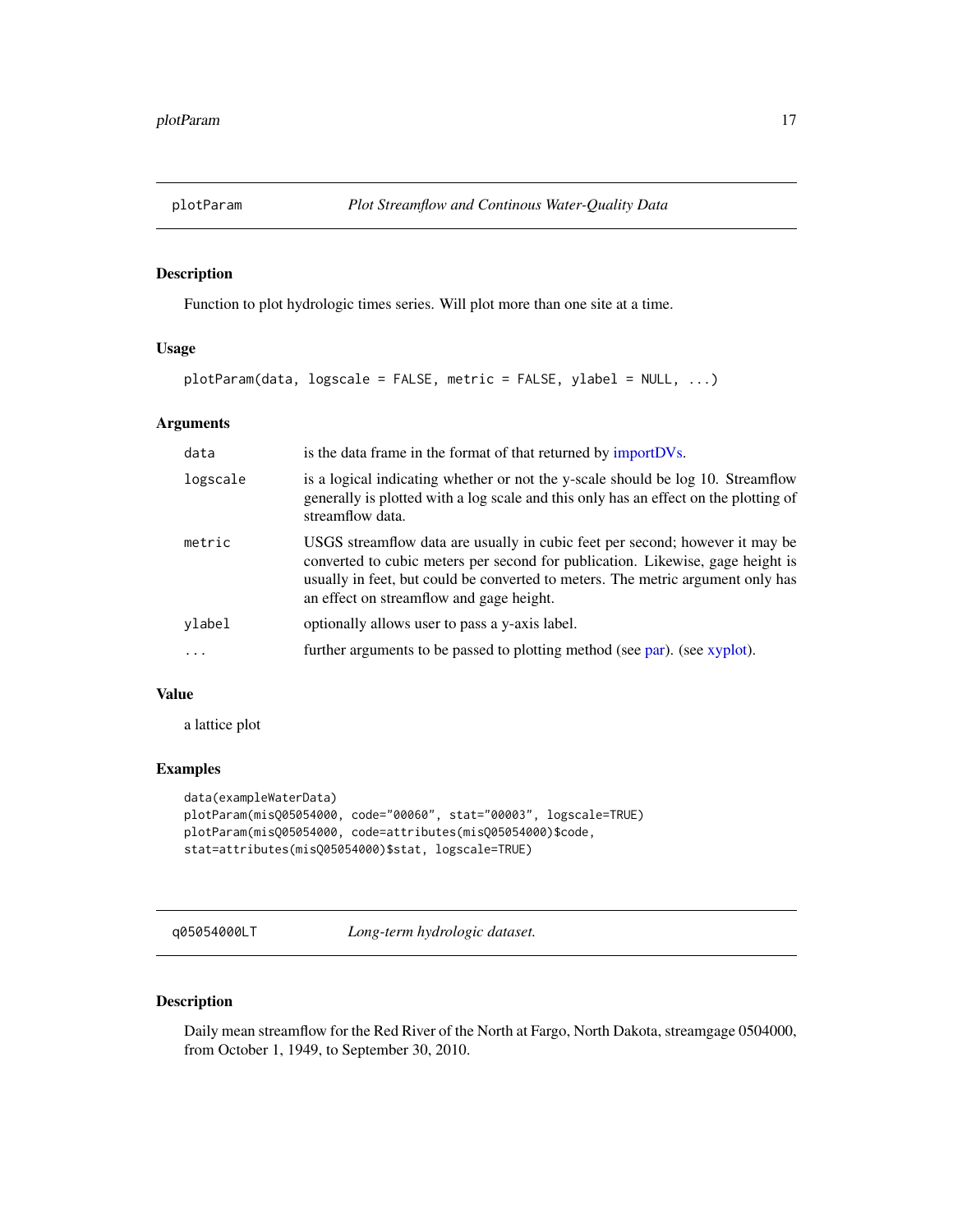<span id="page-17-0"></span>18 siteInfo

#### Usage

q05054000LT

#### Format

A dataframe containing 22,280 observations of daily mean streamflow. There are four variables shown in the following table.

| Name     | Type    | Description                               |
|----------|---------|-------------------------------------------|
| staid    | factor  | <b>USGS</b> Station identification number |
| val      | numeric | Daily mean streamflow                     |
| dates    | Date    | Date of daily mean                        |
| qualcode | factor  | Qualification code                        |

#### Details

Streamflow data for U.S. Geological Survey streamgage 05054000, Red River of the North at Fargo, North Dakota, are provided for the vignette. The vignette provides the code (commented out) to import the data from the USGS, but such a large retrieval can timeout, so the data are provided with the package.

#### Source

Imported from the USGS Daily Values Site Web Service [http://waterservices.usgs.gov/](http://waterservices.usgs.gov/rest/DV-Service.html) [rest/DV-Service.html](http://waterservices.usgs.gov/rest/DV-Service.html) (U.S. Geological Survey, 2014) using the function [importDVs.](#page-9-1)

#### References

U.S. Geological Survey, 2014, National Water Information System (NWISWeb): U.S. Geological Survey database, accessed November 18, 2014, at <http://waterservices.usgs.gov/>.

siteInfo *Retrieve site information*

#### Description

Function to retrieve information about a USGS streamgage site

#### Usage

siteInfo(staid)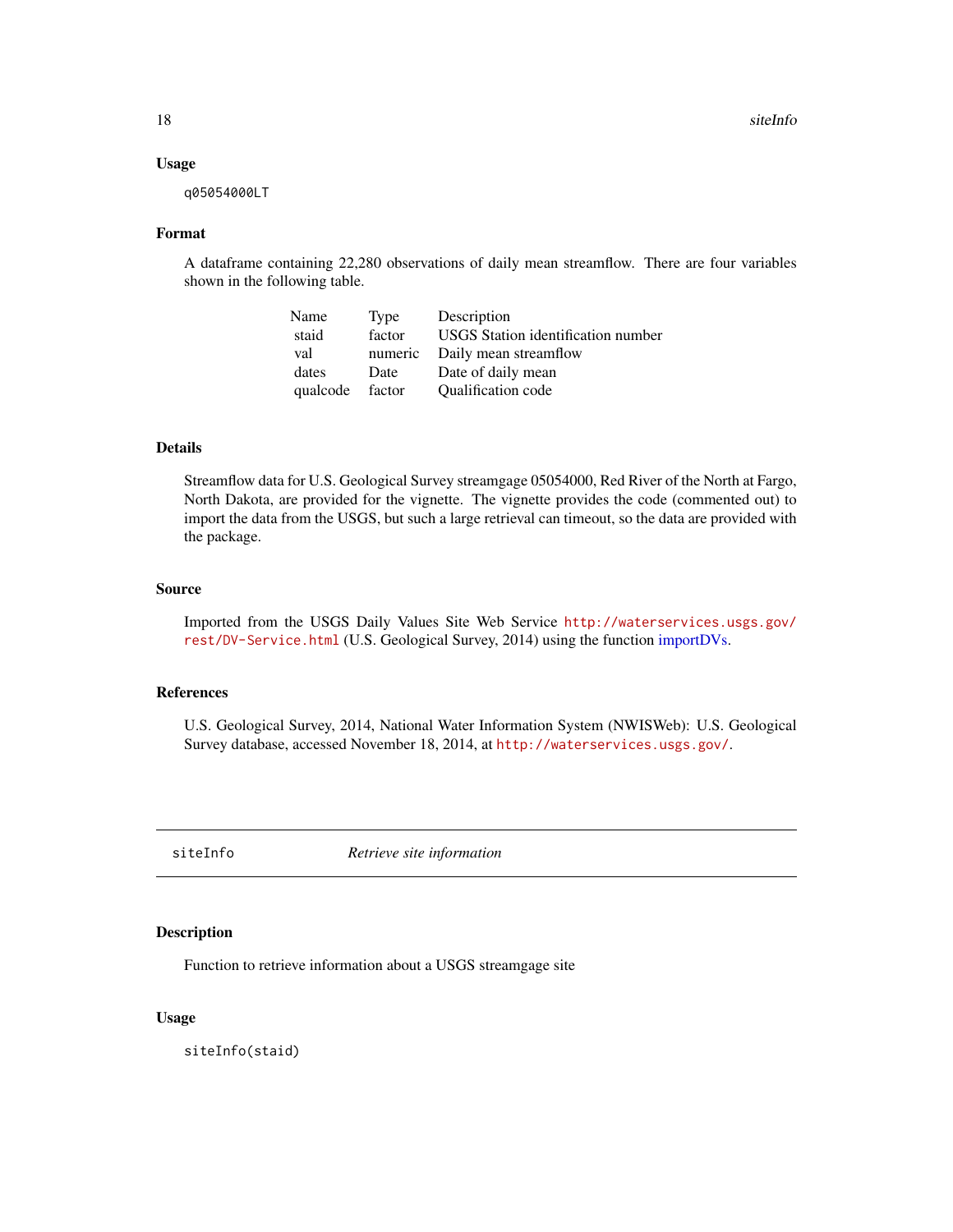#### siteInfo 19

#### Arguments

### staid is a character vector containing USGS site identification number(s). USGS site numbers are usually eight digits long, but can be longer. Users may search for surface-water sites and obtain station identification numbers using the USGS Site Web Service, [https://waterservices.usgs.gov/rest/Site-Service.](https://waterservices.usgs.gov/rest/Site-Service.html) [html](https://waterservices.usgs.gov/rest/Site-Service.html) (U.S. Geological Survey, 2017b); using the National Water Information System: Mapper, <https://maps.waterdata.usgs.gov/mapper/index.html> (U.S. Geological Survey, 2017a); or using the National Water Information System: Web Interface to daily surface-water data, [https://waterdata.usgs.](https://waterdata.usgs.gov/nwis/dv/?referred_module=sw) [gov/nwis/dv/?referred\\_module=sw](https://waterdata.usgs.gov/nwis/dv/?referred_module=sw) (U.S. Geological Survey, 2017c). The site identification number needs to be entered as a character, that is in quotes, because many USGS streamgage numbers begin with zero and the leading zero is necessary.

#### Format

a data frame with the following columns:

| Name    | Type    | Description                        |
|---------|---------|------------------------------------|
| staid   | factor  | USGS station identification number |
| staname |         | character USGS station name        |
| 1at     | numeric | Decimal latitude                   |
| lng     | numeric | Decimal longitude                  |

#### Details

This provides some limited metadata about the USGS streamgage site.

#### Value

a data frame containing the station identification number(s), the USGS streamgage name(s), the decimal latitude(s), and decimal longitude(s).

#### Note

Information retrieved using this function can be used to create a map of multiple streamgage sites see package vignette.

#### References

U.S. Geological Survey, 2017a, National Water Information System: Mapper, accessed January 3, 2017, at <https://maps.waterdata.usgs.gov/mapper/index.html>.

U.S. Geological Survey, 2017b, USGS site web service: REST Web Services, accessed January 3, 2017, at <https://waterservices.usgs.gov/rest/Site-Service.html>.

U.S. Geological Survey, 2017c, USGS surface-water daily data for the Nation: National Water Information System: Web Interface, accessed January 3, 2017, at [https://waterdata.usgs.gov/](https://waterdata.usgs.gov/nwis/dv/?referred_module=sw) [nwis/dv/?referred\\_module=sw](https://waterdata.usgs.gov/nwis/dv/?referred_module=sw).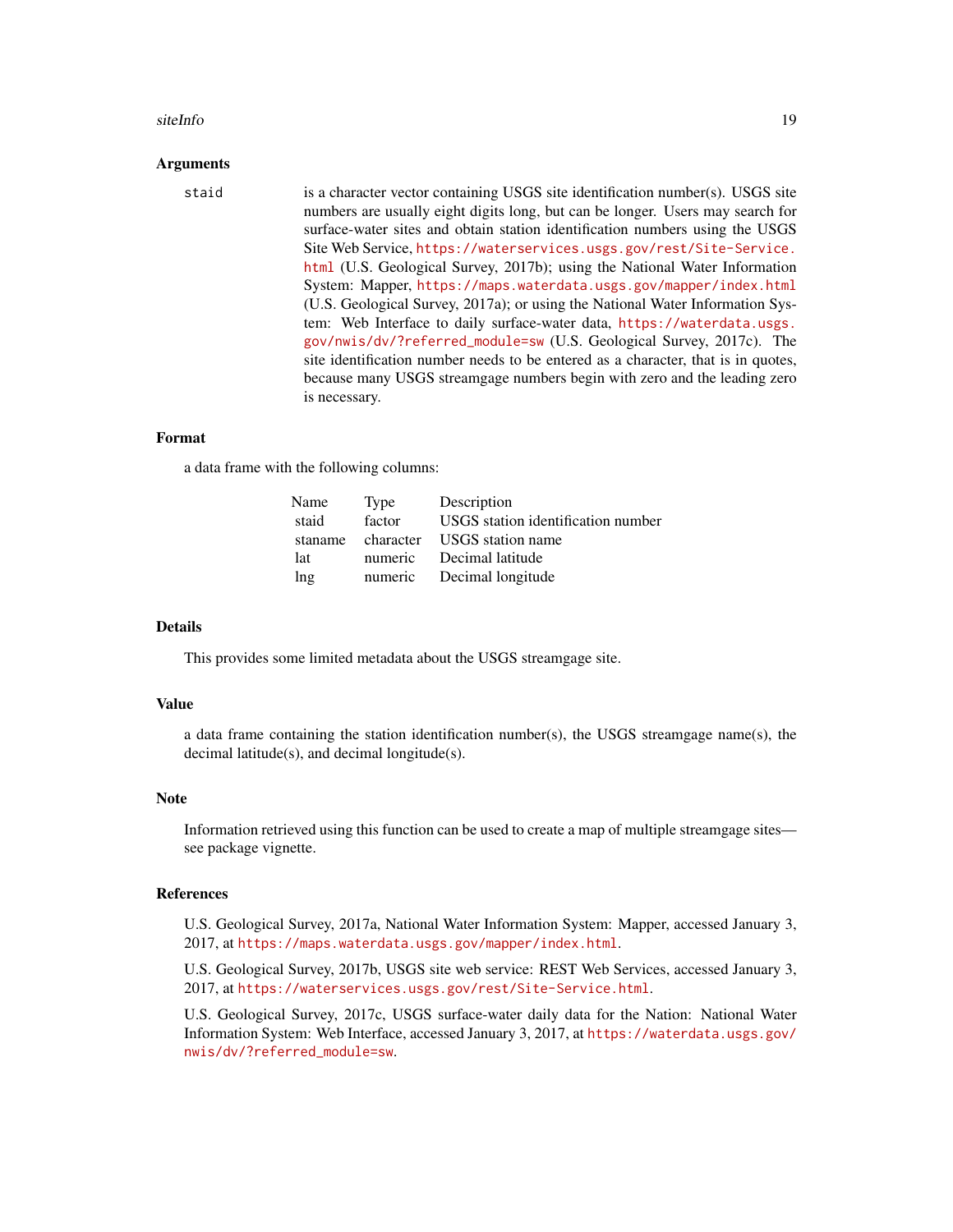### Examples

```
## Not run:
staInfo <- siteInfo("05054000")
staInfo
staInfo <- siteInfo(c("05054000", "05082500", "06342500"))
staInfo
# a list with an invalid station identification number
staInfo <- siteInfo(c("05054000", "05082500", "0642501"))
## End(Not run)
```
summaryStats *Calculate summary statistics*

#### Description

Function to calculate summary statistics for daily hydrologic time series.

#### Usage

```
summaryStats(dataset, staid = 1)
```
#### Arguments

| dataset | is the data frame containing hydrologic data |
|---------|----------------------------------------------|
| staid   | is used to label the output                  |

#### Format

The returned matrix has the following columns, which are formatted for putting in a report or table.

| Name   | Type      | Description                           |
|--------|-----------|---------------------------------------|
| Begin  | character | The beginning date of the time series |
| End    | character | The ending date of the time series    |
| n      | character | Number of rows                        |
| NA.    | character | Number of missing values              |
| Neg    | character | Number of negative values             |
| Min    | character | The minimum value                     |
| Q1     | character | The first quartile, 25th percentile.  |
| Med    | character | The median                            |
| Mean   | character | The mean                              |
| O3     | character | The third quartile, 75th percentile   |
| Max    | character | The maximum value                     |
| StdDev | character | The standard deviation                |
| IQR    | character | The interquartile range               |

<span id="page-19-0"></span>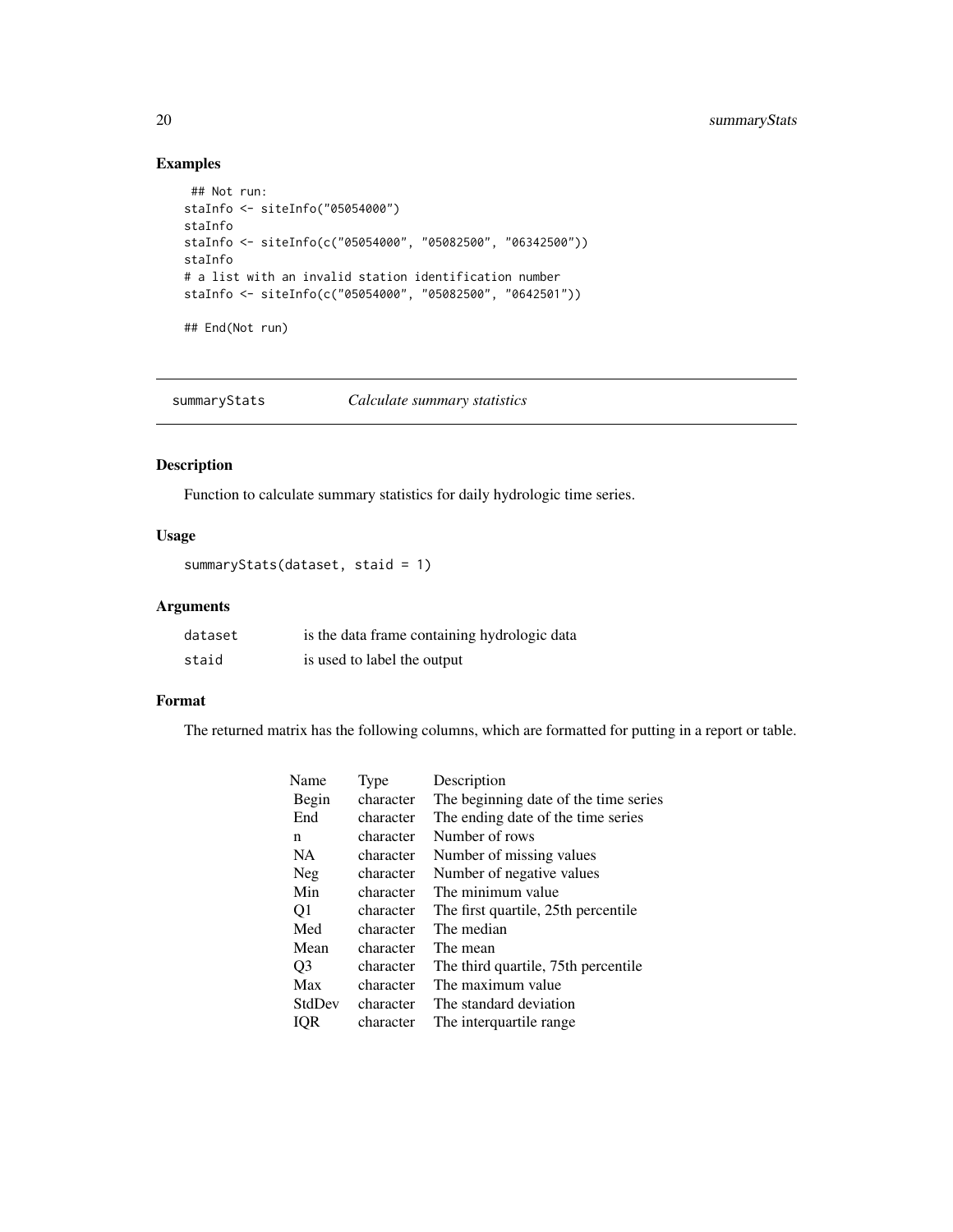#### <span id="page-20-0"></span>Details

The summary statistics returned are useful for exploratory data analysis and for describing the date set.

#### Value

a data frame containing a number of summary statistics of the daily hydrologic data series

#### Note

Hydrologic data are often skewed (Helsel and Hirsch, 2002). Summary statistics help describe the degree of skewness and help to determine the degree of applicability of hypothesis tests. Some data, in particular streamflow, may need to be transformed to produce approximately normal data.

#### References

Helsel, D.R. and Hirsch, R. M., 2002, Statistical methods in water resources: U.S. Geolgical Survey Techniques of Water Resources Investigations, book 4, chap. A3, 522 p. (Also available at [http:](http://pubs.usgs.gov/twri/twri4a3/) [//pubs.usgs.gov/twri/twri4a3/](http://pubs.usgs.gov/twri/twri4a3/)).

#### Examples

```
data(exampleWaterData)
summaryStats(pH05082500, staid="05082500")
```
tellMeSiteURL *USGS Site Information Service URL*

#### Description

Function that returns USGS Site Information Service URL for troubleshooting or building a URL for other purposes.

#### Usage

tellMeSiteURL(staid)

#### Arguments

staid is the USGS site identification number, which is usually eight digits long, but can be longer. Users may search for surface-water sites and obtain station identification numbers using the USGS Site Web Service, [https://waterservices.](https://waterservices.usgs.gov/rest/Site-Service.html) [usgs.gov/rest/Site-Service.html](https://waterservices.usgs.gov/rest/Site-Service.html) (U.S. Geological Survey, 2017b); using the National Water Information System: Mapper, [https://maps.waterdata.](https://maps.waterdata.usgs.gov/mapper/index.html) [usgs.gov/mapper/index.html](https://maps.waterdata.usgs.gov/mapper/index.html) (U.S. Geological Survey, 2017a); or using the National Water Information System: Web Interface to daily surface-water data, [https://waterdata.usgs.gov/nwis/dv/?referred\\_module=sw](https://waterdata.usgs.gov/nwis/dv/?referred_module=sw) (U.S. Geological Survey, 2017c). The site identification number needs to be entered as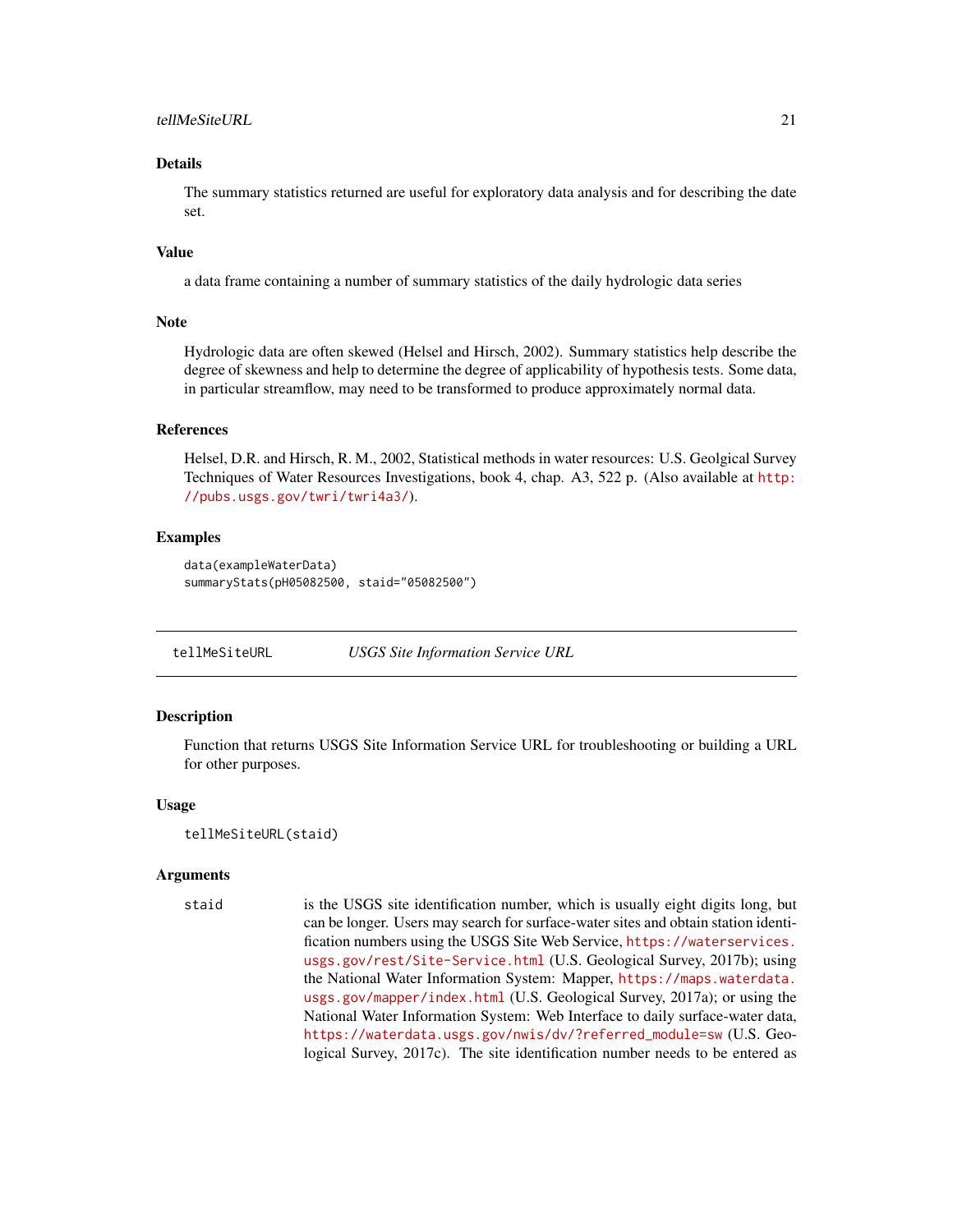a character, that is in quotes, because many USGS streamgage numbers begin with zero and the leading zero is necessary.

#### <span id="page-21-0"></span>Value

URL for USGS site information

#### References

U.S. Geological Survey, 2017a, National Water Information System: Mapper, accessed January 3, 2017, at <https://maps.waterdata.usgs.gov/mapper/index.html>.

U.S. Geological Survey, 2017b, USGS site web service: REST Web Services, accessed January 3, 2017, at <https://waterservices.usgs.gov/rest/Site-Service.html>.

U.S. Geological Survey, 2017c, USGS surface-water daily data for the Nation: National Water Information System: Web Interface, accessed January 3, 2017, at [https://waterdata.usgs.gov/](https://waterdata.usgs.gov/nwis/dv/?referred_module=sw) [nwis/dv/?referred\\_module=sw](https://waterdata.usgs.gov/nwis/dv/?referred_module=sw).

#### Examples

tellMeSiteURL("05054000")

tellMeURL *USGS Daily Values Site Service URL*

#### Description

Function that returns USGS Daily Values Site Service URL for troubleshooting or building a URL for other purposes.

#### Usage

```
tellMeURL(staid, code = "00060", stat = "00003", sdate = "1851-01-01",
  edate = as.Date(Sys.Date(), format = "%Y-%m-%d"))
```
#### Arguments

staid is the USGS site identification number, which is usually eight digits long, but can be longer. Users may search for surface-water sites and obtain station identification numbers using the USGS Site Web Service, [https://waterservices.](https://waterservices.usgs.gov/rest/Site-Service.html) [usgs.gov/rest/Site-Service.html](https://waterservices.usgs.gov/rest/Site-Service.html) (U.S. Geological Survey, 2017d); using the National Water Information System: Mapper, [https://maps.waterdata.](https://maps.waterdata.usgs.gov/mapper/index.html) [usgs.gov/mapper/index.html](https://maps.waterdata.usgs.gov/mapper/index.html) (U.S. Geological Survey, 2017a); or using the National Water Information System: Web Interface to daily surface-water data, [https://waterdata.usgs.gov/nwis/dv/?referred\\_module=sw](https://waterdata.usgs.gov/nwis/dv/?referred_module=sw) (U.S. Geological Survey, 2017e). The site identification number needs to be entered as a character, that is in quotes, because many USGS streamgage numbers begin with zero and the leading zero is necessary.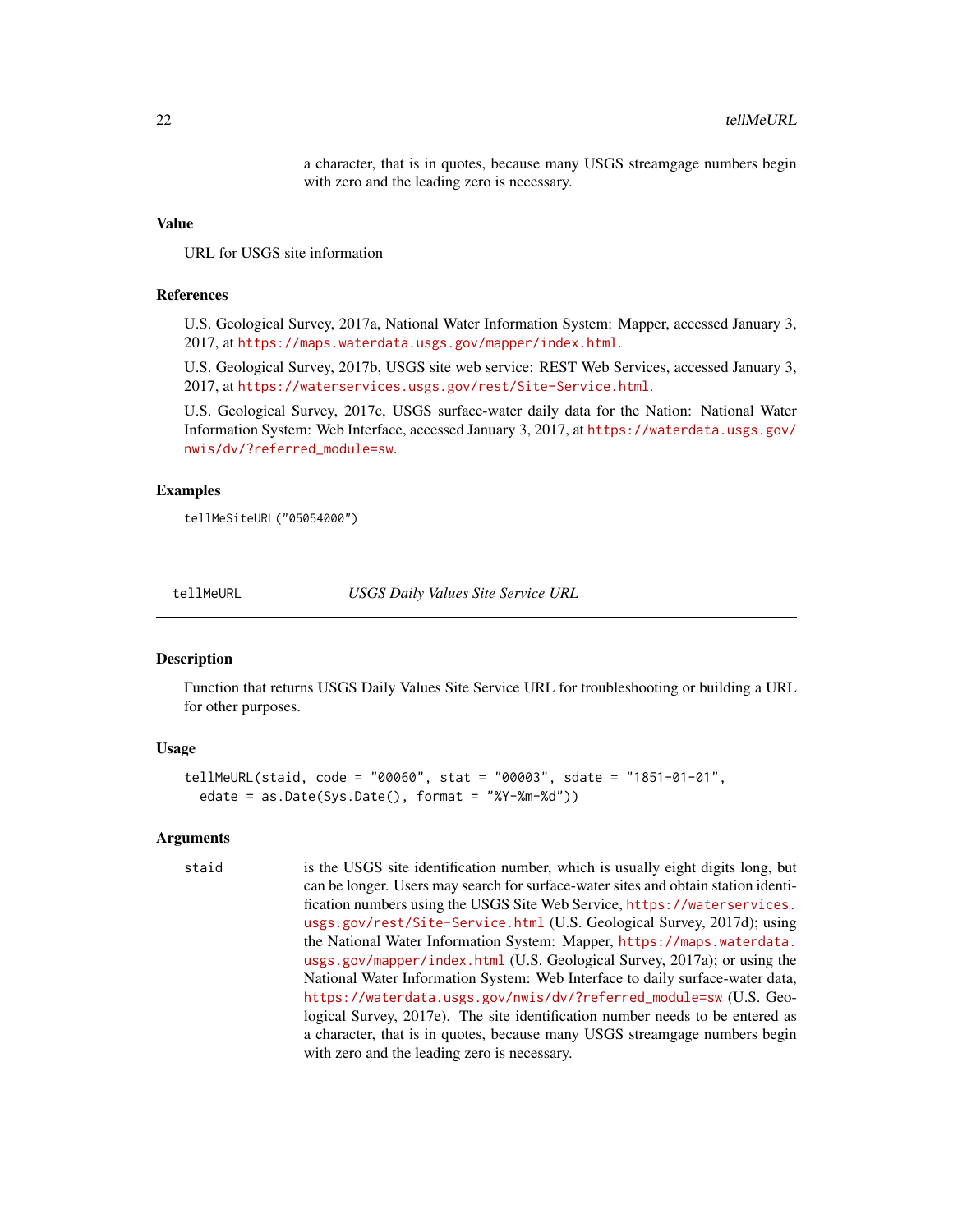#### tellMeURL 23

| code  | is the USGS parameter code, a 5-digit number used in the USGS computerized<br>data system, National Water Information System (NWIS), to uniquely identify a<br>specific hydrologic property or constituent. A list of paramater codes is available<br>at https://nwis.waterdata.usgs.gov/usa/nwis/pmcodes(U.S. Geological<br>Survey, 2017b).                                                                                                                   |
|-------|----------------------------------------------------------------------------------------------------------------------------------------------------------------------------------------------------------------------------------------------------------------------------------------------------------------------------------------------------------------------------------------------------------------------------------------------------------------|
| stat  | is the USGS statistics code, a 5-digit number used in the USGS computerized<br>data system, NWIS, to uniquely identify specific statistics, such as daily mean,<br>daily maximum, and daily minimum. The default, 00003, is the mean daily<br>value. A list of statistics codes is available at https://nwis.waterdata.usgs.<br>gov/nwis/help/?read_file=stat&format=table (U.S. Geological Survey,<br>2017c). Not all statistics are available at every gage. |
| sdate | is the start date of the time series, in the format yyyy-mm-dd.                                                                                                                                                                                                                                                                                                                                                                                                |
| edate | is the end date of the time series, in the format yyyy-mm-dd.                                                                                                                                                                                                                                                                                                                                                                                                  |

#### Value

URL for USGS data

#### References

U.S. Geological Survey, 2017a, National Water Information System: Mapper, accessed January 3, 2017, at <https://maps.waterdata.usgs.gov/mapper/index.html>.

U.S. Geological Survey, 2017b, Parameter code definition, National Water Information System: Web Interface, accessed January 3, 2017, at [https://nwis.waterdata.usgs.gov/usa/nwis/](https://nwis.waterdata.usgs.gov/usa/nwis/pmcodes) [pmcodes](https://nwis.waterdata.usgs.gov/usa/nwis/pmcodes).

U.S. Geological Survey, 2017c, Stat codes (stat\_cd), National Water Information System: Web Interface, accessed January 3, 2017, at [https://nwis.waterdata.usgs.gov/nwis/help/?read\\_](https://nwis.waterdata.usgs.gov/nwis/help/?read_file=stat&format=table) [file=stat&format=table](https://nwis.waterdata.usgs.gov/nwis/help/?read_file=stat&format=table).

U.S. Geological Survey, 2017d, USGS site web service: REST Web Services, accessed January 3, 2017, at <https://waterservices.usgs.gov/rest/Site-Service.html>.

U.S. Geological Survey, 2017e, USGS surface-water daily data for the Nation: National Water Information System: Web Interface, accessed January 3, 2017, at [http://waterdata.usgs.gov/](http://waterdata.usgs.gov/nwis/dv/?referred_module=sw) [nwis/dv/?referred\\_module=sw](http://waterdata.usgs.gov/nwis/dv/?referred_module=sw).

#### Examples

```
tellMeURL("05054000", code="00060", stat="00003", sdate="2000-01-01",
edate=as.Date(Sys.Date(), format="%Y-%m-%d"))
```